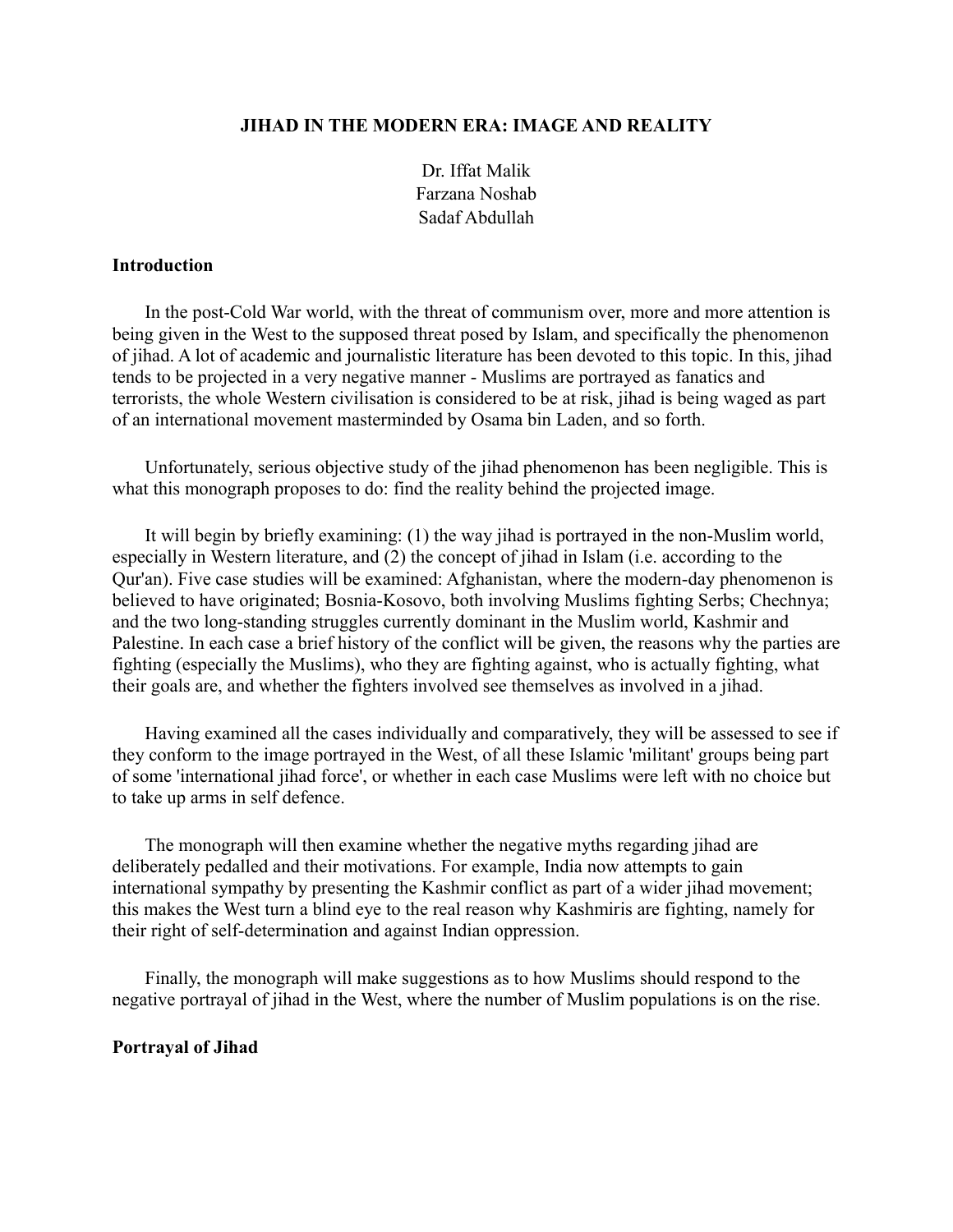How is jihad portrayed and seen in the West/non-Muslim world? A brief review of references to jihad in contemporary literature (academic journals, newspapers, magazines, etc.) gives an idea of this. Om Nagpal, in an article on 'The Global Jihad' in the Indian Defence Journal, refutes Huntington's 'clash of civilisations' theory:

It is not the clash of civilisations. It is the clash of the dedicated and determined minority of one civilisation against all other civilisations. This determined, dedicated militant Muslim minority of the entire Sunah (sic) has hoisted the flag of Global Jihad. Terror is their main weapon. Killing, looting, burning, raping, hijacking, bombing has become their right.1

Nagpal succintly summarises the main perceptions of jihad outside the Muslim world: it is being waged by a small number of people, but these are 'international' both in composition and area of activity. It is directed against all non-Muslims, and it is indiscriminate in the means it employs. Numerous other articles and papers echo these supposed characteristics.

The Times, describing the Bosnian War, writes of Travnik as being 'packed with young men in combat fatigues wearing green scarves, a badge of the Islamic fervour that has gripped the fighters. They carry the Koran into battle, and many take inspiration from Tehran.'2 This description highlights another portrayal of jihad found in Western coverage: the notion of some sort of an international mastermind or sponsor. The most frequently cited sponsor is Revolutionary Iran, though in recent times the name of Saudi dissident Osama bin Laden has overtaken it. The Times again asserts:

Tentacles (of Islamic fundamentalism) are spreading through the Middle East and beyond. Fundamentalists are well entrenched in Sudan, where Iranian money and advisers have set up terrorist training camps and propaganda centres to export the anti-Western revolution … In Gaza and the West Bank the Hamas movement, financed and inspired by Iran, is intimidating the Palestinian leadership and staging killings in an open bid to sabotage the Arab-Israeli peace talks.3

The various conflicts involving Muslims - in Chechnya, Kosovo, Kashmir, Palestine, etc. are all depicted as elements of a larger conflict between Islam and the 'kuffar' (unbelievers).

In each case a regional power struggle is taking place on the overtones of a religious conflict between a revitalised Islam struggling against an enemy perceived as Christian, secular, Jewish, Hindu or otherwise inimical to Muslim self-determination. (E)ach ... conflict … has acquired the character of a jihad or holy struggle.4

Numerous writers take up the theme of warning; the West should beware of the new postcommunist menace posed by militant Islam - 'Islam's militant strain is on the verge of replacing communism as the principal opponent of Western liberal democracy and the values it enshrines'.5 Similarly: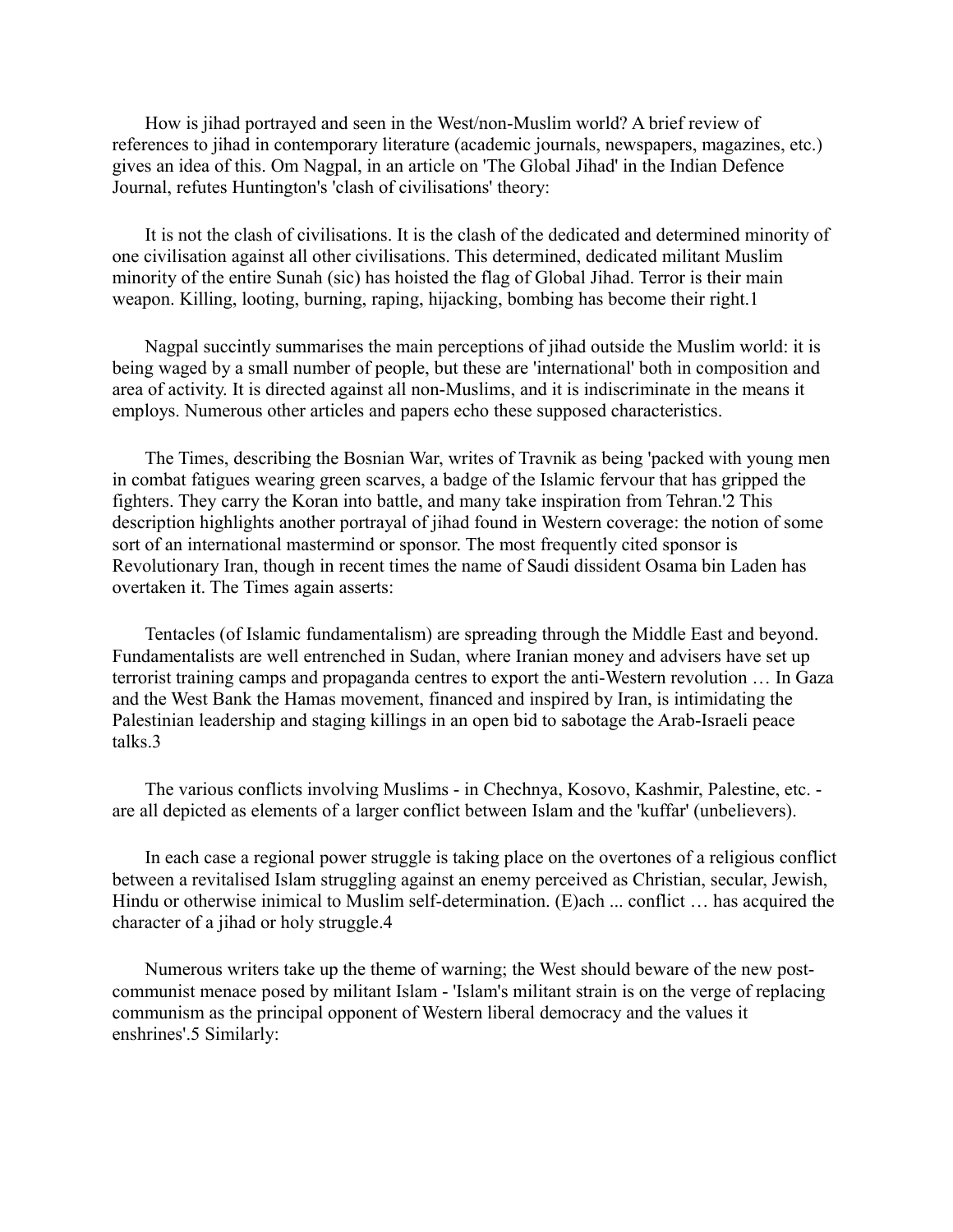The post-Cold War era does not amount to a new world order, but rather a world full of radical and secessionist nationalists … -Western world cannot permit the replacement of one form of totalitarianism with another; the Soviet model with an Islamic one.6

Finally, the study considers the Western coverage of the 'jihadis' - those actually engaged in jihad. The general image conveyed of these is that many are veterans of the Afghan jihad who, having 'finished their work there', have moved onto - and are in constant search of - new arenas of jihad. Of those fighting the Russians in Chechnya, a significant number are said to be Afghans, Arabs and others, trained in Afghanistan. Similarly, India claims most of the freedom fighters it is facing in Kashmir are actually non-Kashmiris - Pakistani, Afghan, Arab.

### **Concept of Jihad in Islam**

The term jihad has been used so frequently and extensively in the sense of 'holy war' that most people believe this is what it means. An examination of Islamic references to jihad in the Qur'an and Sunnah, however, reveal that it is actually a much wider concept. The word jihad literally means 'striving', 'struggle', but it is not a striving just in war situations. Jihad can take many forms. At its most basic level, jihad is a struggle with one's self, to overcome un-Islamic thoughts and desires and live in accordance with Allah's will.7 In this sense activities like praying, fasting, and refraining from un-Islamic activities like drinking alcohol and gambling, all count as jihad.

Secondly, jihad is striving to spread and establish Islam. The Qur'an instructs all Muslims to 'Enjoin good and forbid evil.'8 This too can take many forms, ranging from telling non-Muslims about the message of the Qur'an, to differentiating between good and bad in family situations, to forming Islamic political parties and contesting in elections with the aim of setting up an Islamic government. But Muslims are not allowed to use force to convert people to Islam. The Qur'an stresses: 'There is no compulsion in religion, for the truth has been made manifest from the false.'9 Furthermore, it enjoins respect for Christians and Jews as 'People of the Book' and lays down guidelines for treatment of non-Muslims. In this larger context, 'to enjoin good and forbid evil' is a message for all humanity.

Thirdly, jihad is a struggle against aggression and oppression. Wherever there is oppression, injustice, or Muslims are denied the freedom to worship, struggling to liberate them is jihad:

(M)ake peace between them (the two fighting groups), but if one of the two persists in aggression against the other, fight the aggressors until they revert to God's commandment.10

Whoever transgresses against you, retaliate likewise against him, and fear Allah, and know that Allah is with those who fear him.11

And what is wrong with you that you do not fight in the cause of Allah, and for those weak, ill treated and oppressed among men, women, and children, whose cry is: Our Lord! Rescue us from this town whose people are oppressors.12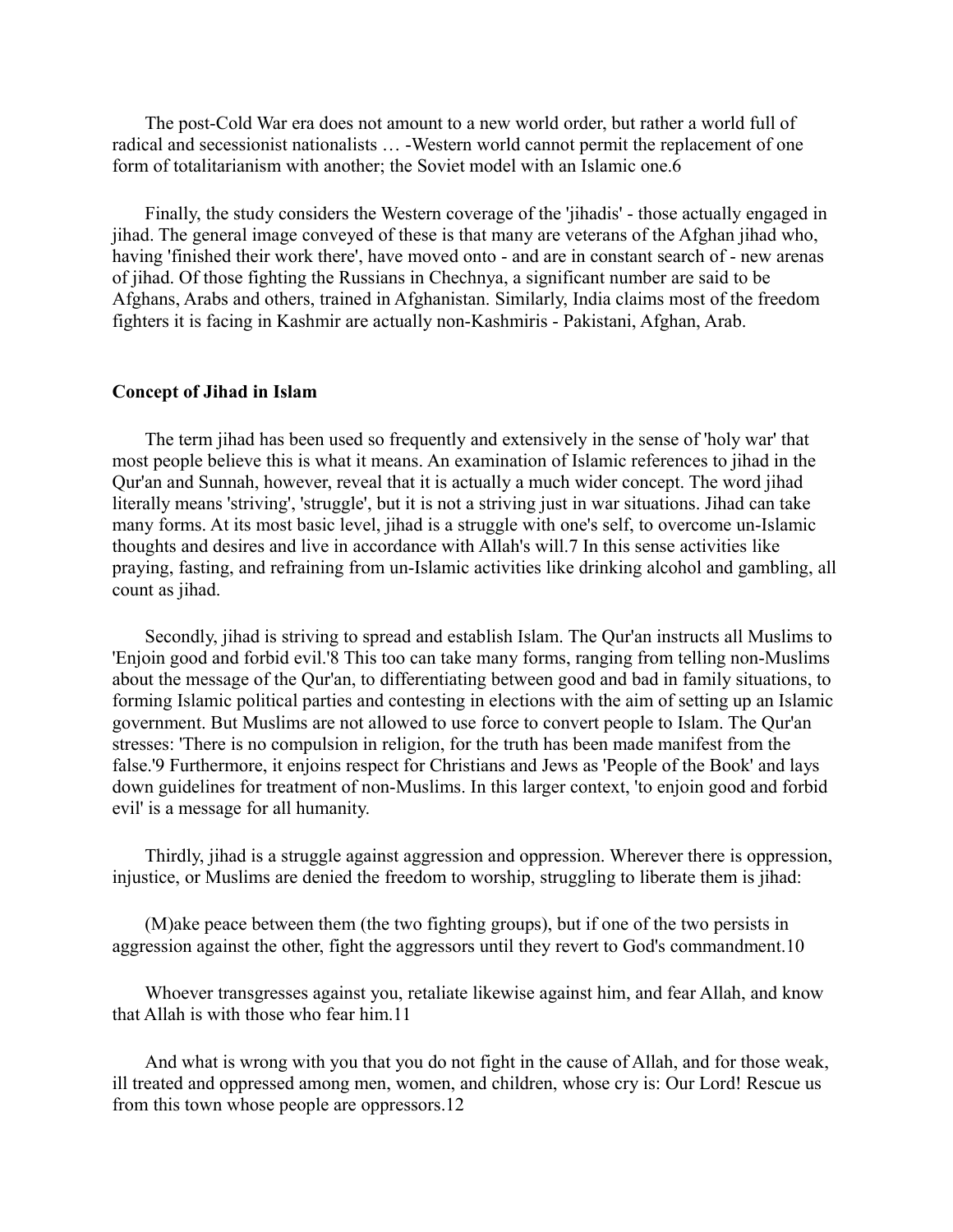To those against whom war is made, permission is given (to fight) because they are wronged.12b

Again since those who are 'weak, ill treated and oppressed' may also include non-Muslims, this jihad is to be done on their behalf as well.

The means employed for such jihad can vary widely. Economic pressure, politics, diplomacy, etc. are all tools that can be used to wage jihad. Military weapons are in fact only to be used as a last resort, when all other avenues have been exhausted. Furthermore, there are strict guidelines for the use of force. This cannot be indiscriminate. Muslims can only fight those committing aggression or oppression; women, children, the sick and elderly cannot be attacked; once the aggressors have been defeated or they give up their aggression, fighting must stop:

And fight in the path of God with those who are fighting with you and do not transgress, God loves not those who transgress … But if they cease let there be no transgression except against the wrong-doers … 13

And if they incline to peace, then you incline to it, and trust in God.14

And fight them on until there is no more persecution and the religion becomes Allah's, but if they cease, let there be no hostility except to those who practise oppression.14b

From the above very brief description of the concept of jihad in Islam, it should be clear that this encompasses far more than 'waging holy war'. Furthermore, the circumstances in which Muslims are allowed to resort to force are limited and well defined. Islam certainly does not urge its followers to wage indiscriminate war against all non-Muslims. In brief, contrary to popular Western beliefs, Islam is not a religion of war but strongly advocates peace:

Peace is better 15

O you who have found faith, enter peace wholly.16

# **CASE STUDIES**

Having described the way in which jihad is portrayed in Western, Indian, and other non-Muslim literature and media, and having explained jihad 'in theory', consider now jihad 'in practice'. As seen, the theory is very different from the image. Is the practice also different? In order to answer this question several different examples of contemporary 'jihad' are analysed.

# **A. AFGHANISTAN**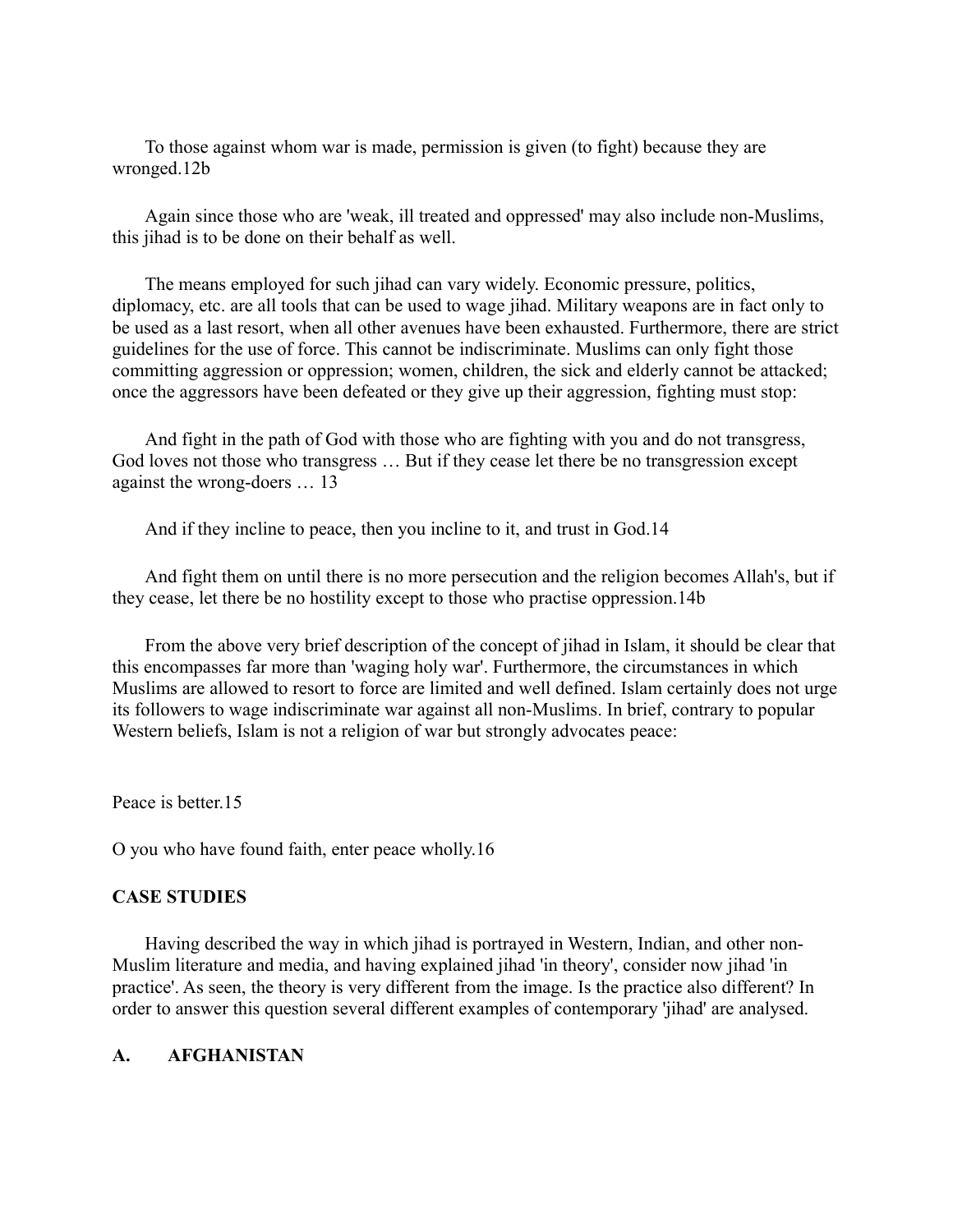[The Afghan jihad refers to the period of resistance to communist rule, particularly the Soviet forces, from 1979 to the early 1990s. It does not refer to the in-fighting that has been going on since the withdrawal of Soviet forces from Afghanistan.]

Afghanistan had been under communist rule since 1973, with the stronger Khalq party taking over in 1978. Prior to the take-over by the communists, the country had been ruled by a central regime heavily dependent on local power holders - loyalty was bought with patronage. Afghan society has traditionally been very religious but also very divided. Religion and culture have been closely interwoven. Divisions have been along ethnic, tribal and sectarian lines. On to this decentralised and conservative society, the Russian-backed communists tried to impose centralisation and 'modernity'.

Major changes were introduced in the marriage laws, education system and land ownership. Education was made mandatory, challenging the traditional decision-making authority of the family heads. The national school system was revised along the lines of the Soviet system. Russian replaced English as the official language. Land was redistributed in a manner that left everyone confused; further, those allotted land would not take it because it ran counter to the Islamic injunction not to take other's property and because in many cases it had been in the other's family for generations. Again the traditional set-up was being challenged. Add to this the great powers handed to state officials, and the arbitrary manner in which they exercised them. The Soviet control of Afghanistan was to a large extent formalised when the national flag was changed, and modelled on that of the Soviet republics.

No surprise then that the Afghans resented the changes being imposed on them, and the increasing influence the Soviet Union had on their land and their lives. They resisted the changes, even with violence. By 1979, the level of resistance and anti-government feeling was such that the Khalq regime was on the verge of collapse. It was saved temporarily by the entry of Soviet troops into Afghanistan in December 1979.

The Soviet intervention clearly marked an attempt to bring the Muslim state under the control of an avowedly atheist power. As such resistance to it was inevitable. This first emerged as a spontaneous uprising which, though mass-based, was fragmented and lacked a unified national leadership. The resistance took many forms: local revolts under traditional social leadership, mutinies within the armed forces, urban uprisings involving Islamists, etc. The most forceful resistance came from the countryside. The people there were the most resistant to change, especially one imposed from above and that interfered with the age-old structure of society. Communist reforms were seen as interfering with something as fundamental and intimate as family structures: this could not have been tolerated.

The Soviets responded to this resistance with brute force. Traditional religious leaders were killed; civilian population centres were indiscriminately bombed for allegedly harbouring enemies of the regime. More than two million Afghans fled their homes, becoming refugees. Despite this harsh treatment, Afghan opposition to the Soviets and communists did not diminish. For them it was a bid to restore their territorial integrity, their political independence and to overthrow an imposition unnatural to their society, religion and culture.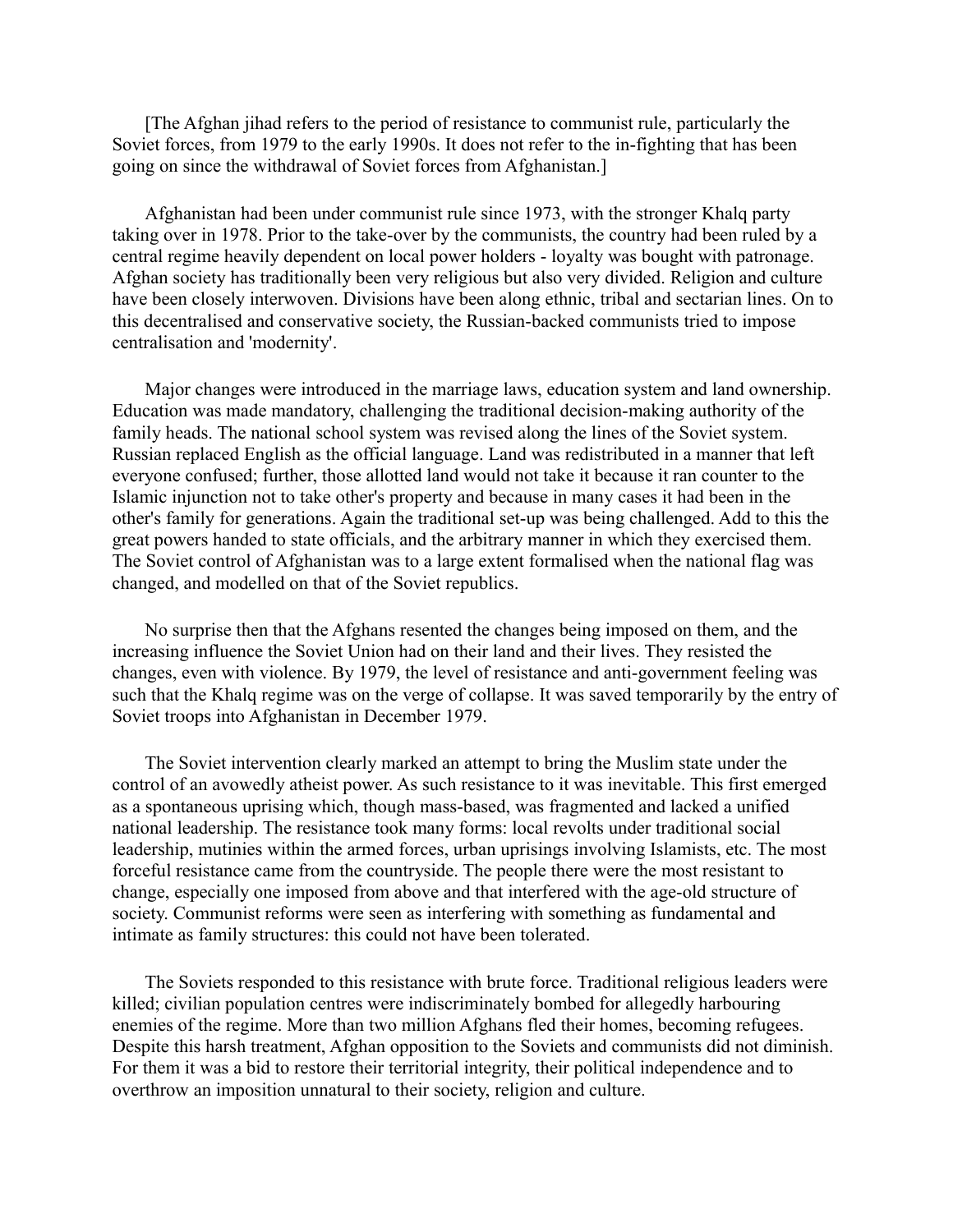The shared opposition to the Soviets unified Afghan society: all Afghans had the same goal before them of driving out the Soviets. A major factor in achieving this unity of purpose was the Islamic jihad element in the resistance. From very early on, the resistance was seen not simply as a nationalist liberation struggle, but as one between the forces of Islam and those of the ungodly, between oppressed and oppressor. It was this jihad element more than anything else which mobilised the Afghan people.

The Afghan mujahideen, as the resistance fighters referred to themselves, received substantial support from outside sources, notably the United States and Saudi Arabia, as well as of course the shelter of Pakistan which became the front-line state in the war against the Soviets. The US backed the mujahideen despite their waging an overtly Islamic war, the reason being its greater hostility to the communist superpower. Saudi Arabia was motivated partly by selfpreservation and partly by a sense of Muslim brotherhood.

US aid to Afghanistan swelled from \$30 million in 1980, to more than \$600 million/year from 1986-89. Saudi aid matched or slightly exceeded this amount. Many resistance organisations established their headquarters in Pakistan, from where foreign aid was channelled into Afghanistan. Approximately \$5 billion worth of weapons were sent to the mujahideen between 1986-90. Many different parties collaborated in getting arms to the Afghans. The arms pipeline, for example, involved the CIA, Pakistan's ISI and the mujahideen groups. Weapons themselves were acquired from China, Egypt, Israel and elsewhere.

The Afghans also received aid of another kind: manpower. People from other parts of the Muslim world were drawn to fight with the Afghan mujahideen. What drew them was not the fact that the Afghans had been occupied and were trying to liberate themselves, but that they were engaged in a jihad. As well as from neighbouring Pakistan, Muslims from the Arab countries, North Africa, even Europe, made their way to the country. However, it is important to stress that the Afghan jihad remained essentially a struggle fought and waged by Afghans themselves: the foreign element was always a minority.

Resistance groups were under considerable pressure to unite, and to some extent they did. The pressure, the aid, and the greatest motive to drive the hated Soviets out of the country coupled with the sense of waging jihad, eventually paid off. Soviet forces withdrew from Afghanistan in 1991.

The Afghan jihad was a development simultaneous with the unfolding of the Islamic Revolution in Iran in 1979. Both were highly significant for the wider Muslim world. While the latter inspired other Muslims to make Islamic government their goal, the former showed them the path of armed struggle - jihad - as a viable means to achieve such goals. It seemed to show that a war fought in the name of Allah would succeed, even in the face of apparently impossible odds. The Afghan mujahideen's defeat of one of the world's superpowers was very much seen as a consequence of their fighting as Muslims rather than as Afghans.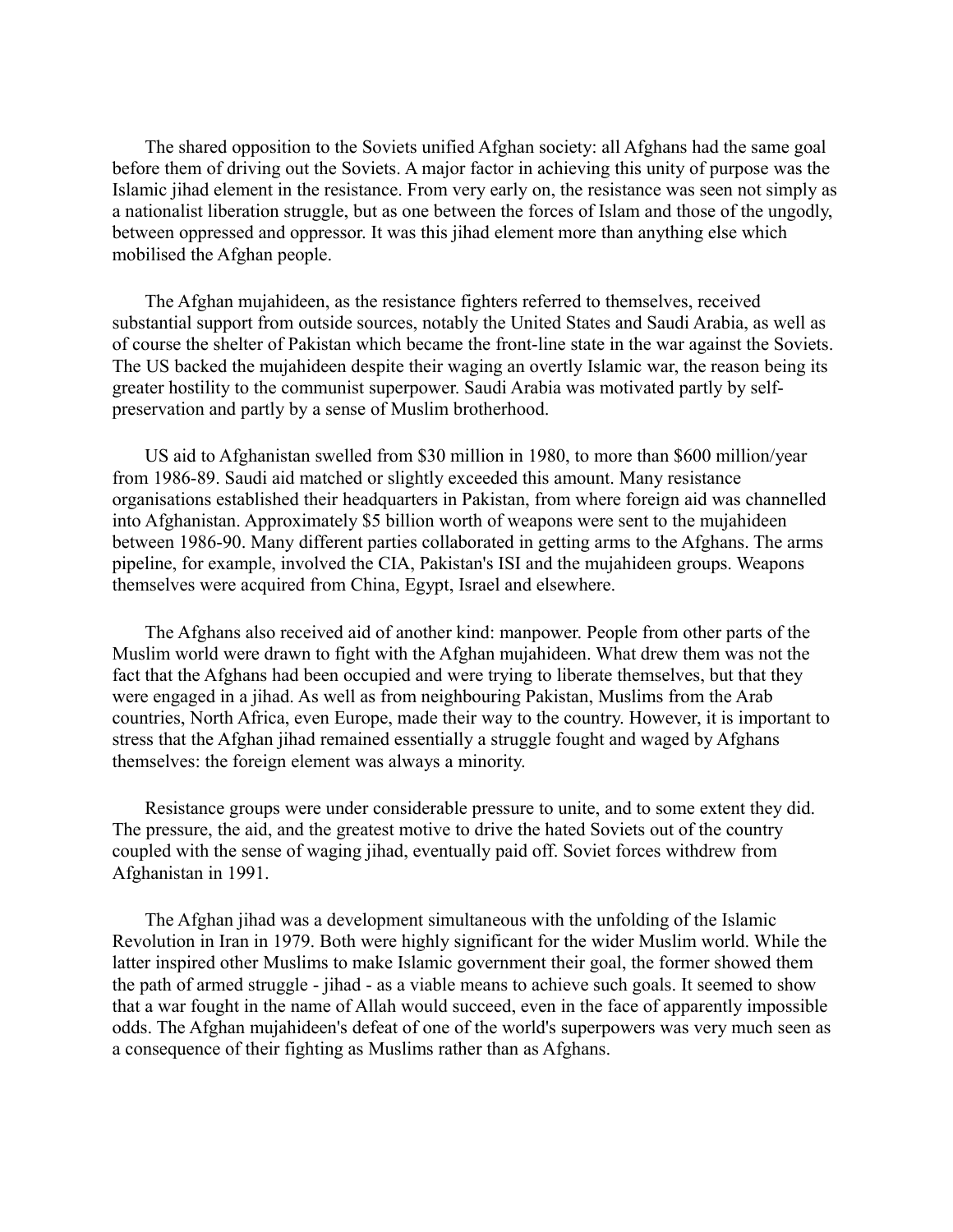After the defeat of the Soviet Union and communism, the Afghans reverted to their traditional divisiveness and fractiousness. What followed was a long period of civil war in which former mujahideen groups struggled for dominance over each other. For this reason this period cannot be described as jihad. What it showed, however, was how vital the Islamic element was during the anti-communist struggle in unifying the Afghans. Today, though the Taliban control over 95 percent of the country, civil war continues in the North-West as they try to overcome the last pockets of resistance. It is important to stress that Afghanistan's post-jihad problems are not due to Islam or Islamic fundamentalism, but to the shameful way in which those on whose behalf they fought a proxy war - the Soviet Union and even more the United States - abandoned them to their fate.

# **B. KASHMIR**

Since 1989, the Kashmir Valley has been the site of a militant movement by Kashmiri Muslims to obtain freedom from Indian rule. It is denoted as jihad by Kashmiris and other Muslims; Indians also refer to it as jihad, though more frequently as a secessionist or separatist movement. While the former call it a jihad in the true Islamic sense - a struggle against oppression - the latter mean the kind of jihad portrayed in the Western media: a struggle by fanatical Muslims from all over the Muslim world bent on spreading Islamic rule by force. Other elements are woven into this Indian propaganda, e.g. accusing Pakistan of sponsoring and waging the anti-India movement. Which is correct? In order to answer this question it is necessary to address the following issues: why is an armed struggle underway in the Valley, who is fighting, against whom and for what?

### **Reasons for the present Kashmiri struggle**

The origins of the Kashmiri struggle date back to the Partition of the Indian Subcontinent in 1947. Jammu and Kashmir, a Muslim-majority state but ruled by a Hindu Maharaja, was contiguous to the two new states of India and Pakistan, and as such could join either under the terms of the Partition plan. Maharaja Hari Singh wished his State to be independent, and briefly negotiated a Standstill Agreement which Pakistan agreed but India did not. The Muslim population was divided between those wishing to accede to Pakistan, and followers of charismatic leader Sheikh Abdullah who - like Hari Singh - also wanted independence.

In 1947, the future of the State had still not been decided when, in response to anti-Muslim attacks in Jammu by Hindu RSS, Kashmiri freedom fighters, tribals from newly formed Pakistan's North Western Frontier Province crossed into the State from the west.17 The Maharaja responded by appealing to New Delhi for help, which was provided after he signed an Instrument of Accession to India. [There is controversy about whether an agreement was ever signed.] The influx of Indian armed forces eventually led Pakistan's regular army to also enter the State.18 The war that followed ended in a UN-brokered cease-fire, with India in control of Jammu, portions of Poonch, Ladakh and most of the Valley, and Pakistan in control of the rest of the former State (overall India had two-thirds, Pakistan one third).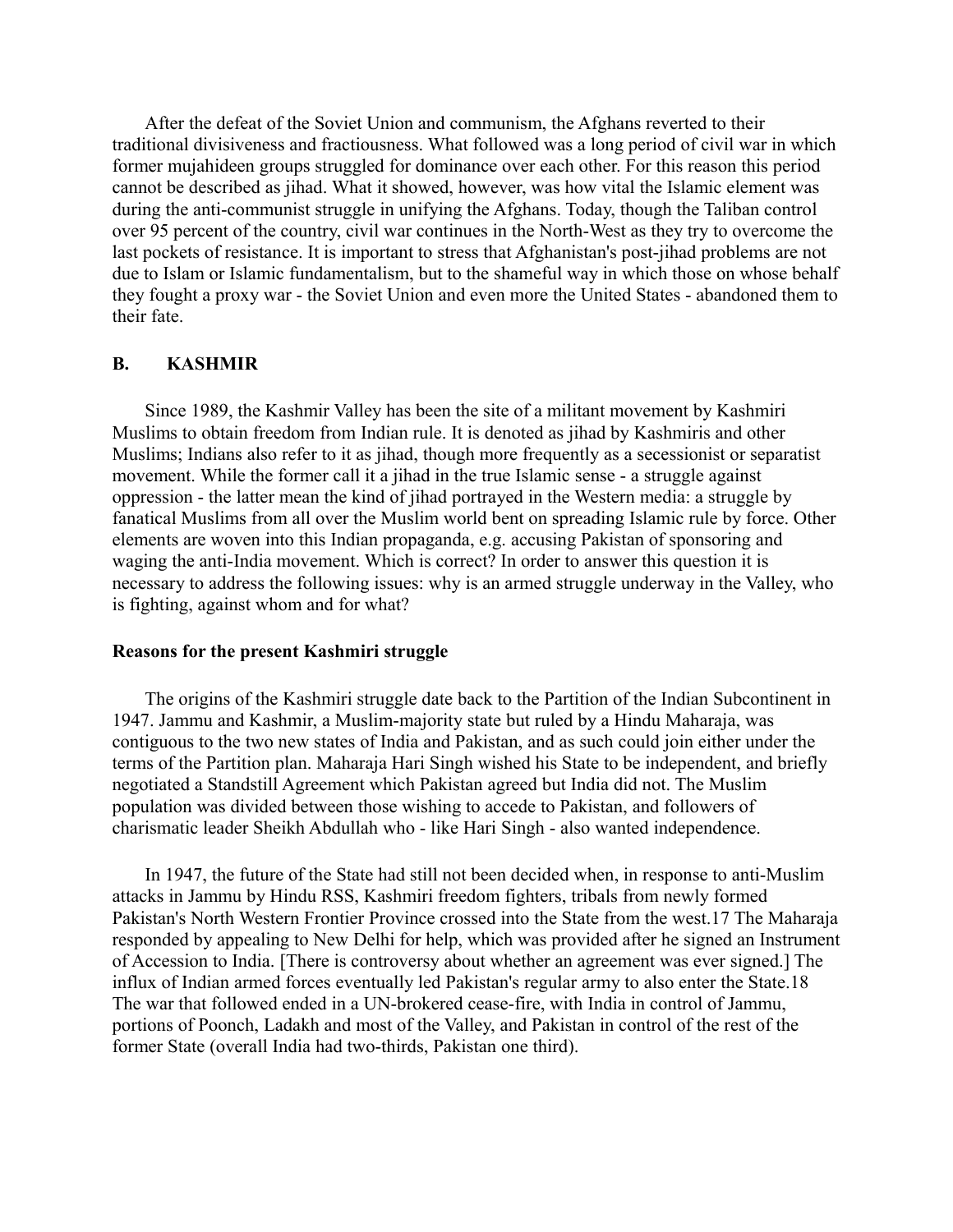The Indian Governor-General Mountbatten's acceptance of Hari Singh's accession was made conditional on this being ratified by the people of Jammu and Kashmir. This was reiterated in UN resolutions, passed by the Security Council after India referred the dispute over Jammu and Kashmir to that body: 'the question of the accession of the State of Jammu and Kashmir to India or Pakistan will be decided through the democratic method of a free and impartial plebiscite.' No such plebiscite or referendum has ever been carried out. Two further wars between India and Pakistan in 1965 and 1971 led to minor alterations in the cease-fire line which later became the Line of Control under the 1972 Simla Agreement, but essentially two thirds of the State has remained under Indian control, the rest under Pakistani control.

The Kashmiri freedom struggle is first and foremost aimed at giving Kashmiris the right of self-determination promised to them by both India and the United Nations and agreed to by Pakistan. However, it would be incorrect to say that this is the sole reason. A number of factors since India gained control of part of Jammu and Kashmir caused its inhabitants, particularly the Muslims, to become disillusioned with and hostile to India.

The first of these was lack of autonomy. As mentioned the Indian Constitution supposedly guaranteed the State a high degree of autonomy, with only defence, foreign affairs and communications under federal control. In practice, though, successive Indian governments eroded that autonomy until it was just nominal. A major way they were able to do this was by manipulating the political process. Elections in Jammu and Kashmir, (with the exception of those held in 1977) were always heavily rigged and manipulated to ensure New Delhi's chosen candidate won office. Political opposition was suppressed, freedom of expression denied. Kashmiri Muslims finally gave up on the ballot box after the 1987 elections. In those, the National Conference (NC), the party that had traditionally stood for Kashmiris' rights, allied itself with Congress. This led many Kashmiris to vote for an alliance of parties, including some religious elements, the Muslim United Front (MUF). However, contrary to expectations and preballot indicators, the MUF was defeated by the NC-Congress alliance. It was widely believed that the poll had been rigged to achieve that result.

The denial of political rights and autonomy took place against the backdrop of a social revolution. Access to schools, colleges and universities as well as to sources of information like TV and satellite dishes, produced a new generation of educated, politically aware Kashmiris. They also had higher socio-economic expectations than their forefathers: having gained university degrees they wanted good jobs. But Indian economic exploitation of the State, and a deliberate Indian policy of discouraging self-sufficiency and encouraging dependence on New Delhi, meant that these were not to be had.

All these factors meant that, by the end of the 1990s Kashmiris were highly frustrated with Indian rule. At around the same time a number of international developments made them aware of mass resistance and armed struggle as a way to achieve freedom from Indian rule. Kashmiris witnessed one, the collapse of communist rule in Europe as a result of mass action, and two, the success of the Afghan mujahideen, who forced the Soviet Union to withdraw from Afghanistan. There were sporadic incidents of violence after the rigged 1987 elections, but the militant freedom struggle really took off in 1989. The appointment of Jagmohan as Governor that year,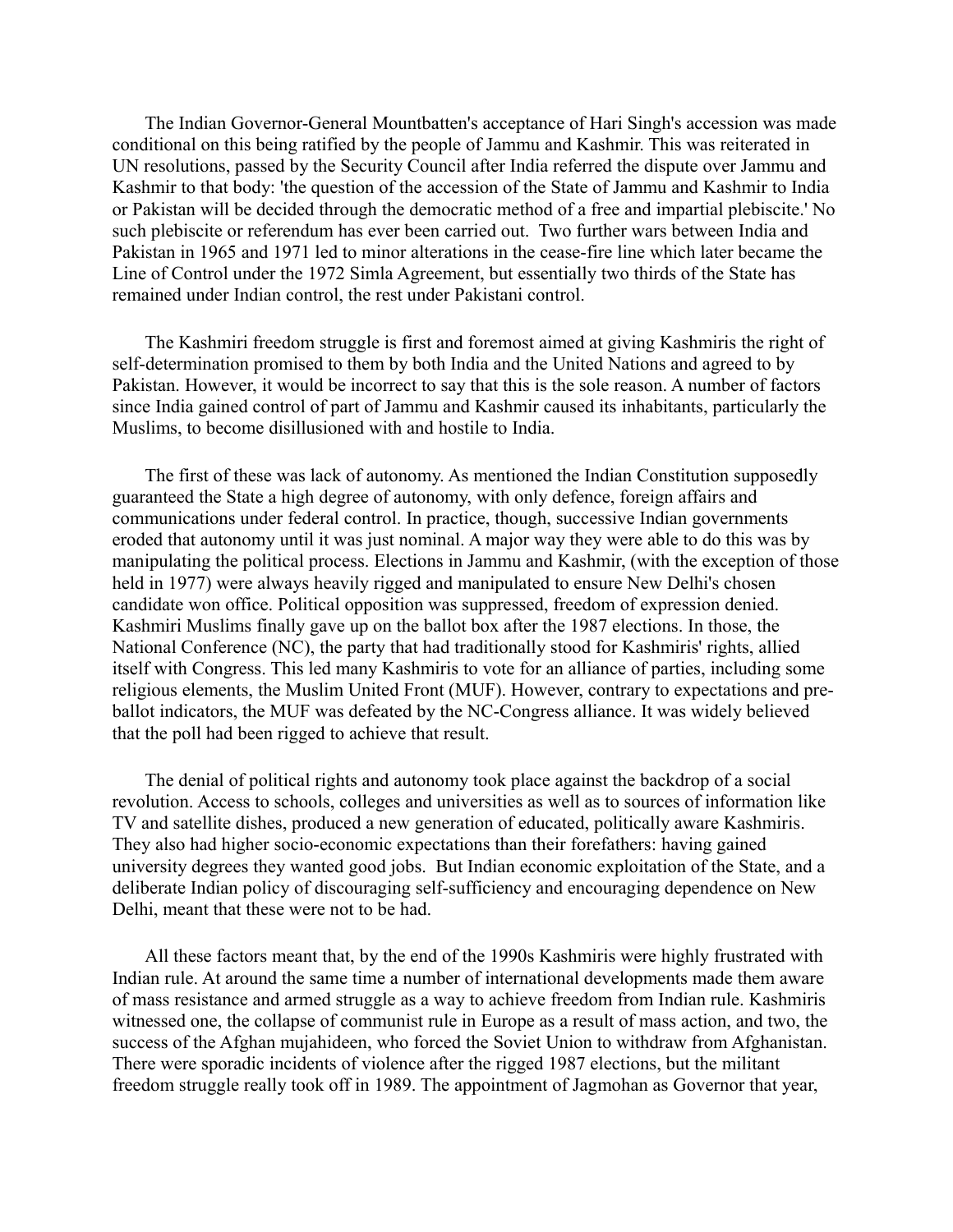and the harsh policy he implemented to assert Indian authority in the State, spurred the shift to militancy.

The Indian government's response to the militancy has, for the most part, been to apply greater and greater force in an attempt to crush the movement. This has entailed drafting huge numbers of paramilitary and regular forces into the state. There has also been human rights abuse on a massive scale. Practices such as torture, rape, summary execution, razing whole villages to the ground are commonplace in Indian Occupied Kashmir, inciting greater hatred in the Kashmiris, and hence more indigenous support for the armed struggle.

#### **Nature of Movement**

Who is fighting in Kashmir? There are numerous armed groups operating in Indian Occupied Kashmir, varying in strength from a handful of men to a considerable force, under an umbrella organisation, the United Jihad Council (UJC), which provides a joint platform as well as allows them to operate individually.

The freedom fighters are waging a guerrilla struggle, carrying out ambushes on army patrols, planting bombs, carrying out grenade or mortar attacks, etc. The freedom fighters are limited by their divisions and by their lack of large, sophisticated weapons. The confined geographical territory of the Valley - the main site of conflict - also necessitates these kinds of covert attacks.

With regard to the nationality of the freedom fighters operating in Kashmir, the majority are either locals from the Valley or Kashmiris from across the border in Azad Kashmir. There is a foreign element - Pakistanis (mostly from religious organisations), Afghans, Arabs, etc. - but this is relatively small. Foreign support for the struggle is more substantial, especially from Pakistan. The precise nature and extent varies, but periodically supporting organisations in Pakistan have provided funds, arms and other supplies to the Kashmiris who have also set up training camps in Azad Kashmir. Without such outside support it would be very difficult for the Kashmiris to sustain their struggle.

The activities of the freedom fighters are targeted first and foremost against the Indian authorities and security forces. The Pandit community, Hindus native to the Valley, fled their homes at the beginning of the conflict. The Indian government has been accused of engineering their departure for its own propaganda purposes: they did not really face a threat from the Muslims. The freedom fighters have repeatedly stated that they have no enmity with the Pandits or other non-Muslim inhabitants of the State. Their quarrel is with those perpetuating Indian rule and brutality. This is borne out by the fact that abandoned Pandit property has not been ransacked or destroyed. There have been isolated attacks against Hindus and Westerners in the Valley. But these are, one, believed to be the work of non-Kashmiri freedom fighters, and two, have been strongly condemned by the Muslims of the Valley, including the freedom fighters. The Amarnath massacre of Hindu pilgrims in late 2000, was also attributed to Kashmiri freedom fighters. However, a subsequent investigation showed it to be the act of Indian Armed forces. The Mukherjee report which made this finding, is still a secret document.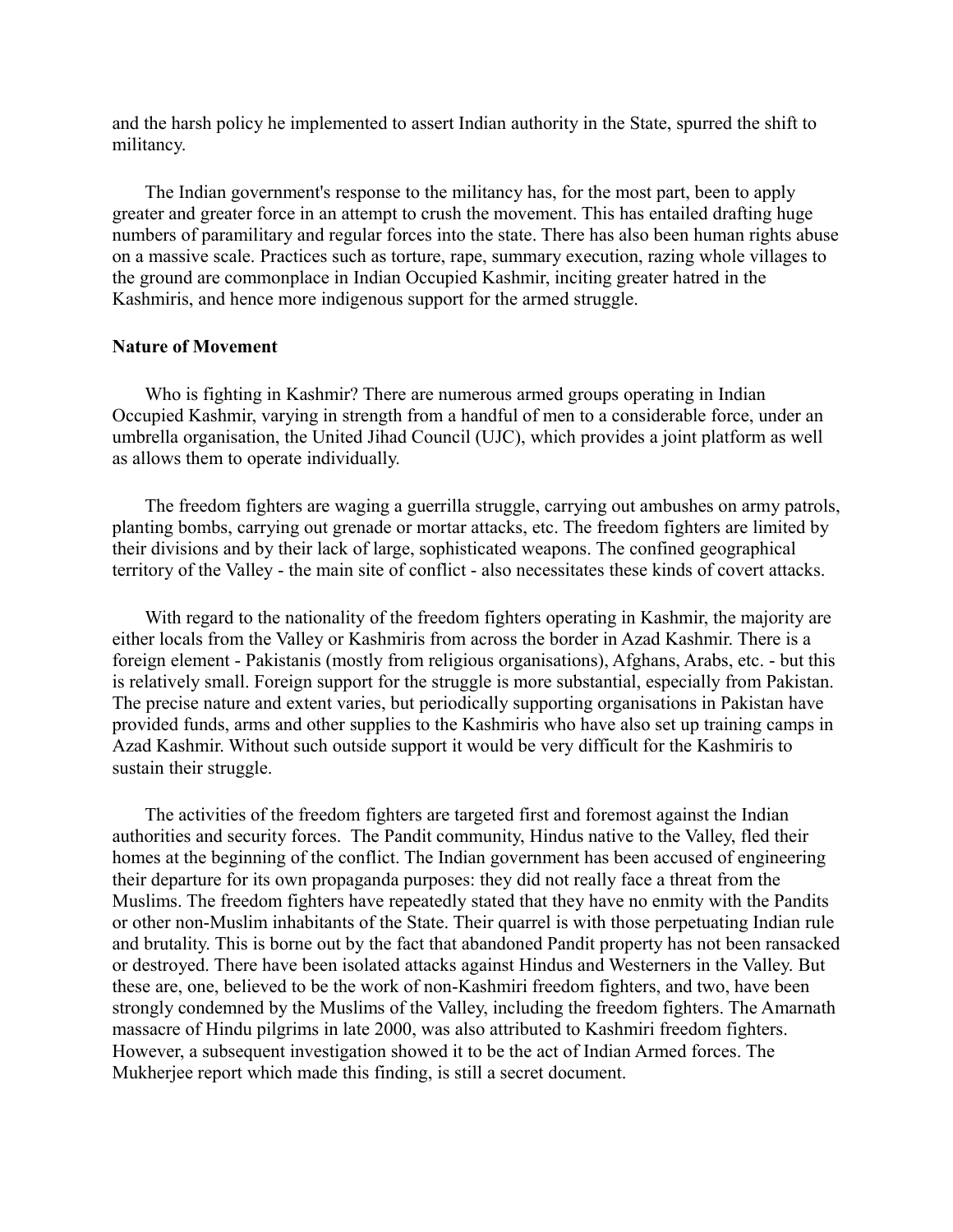# **Goals of the Movement**

The armed groups operating in Indian Kashmir are divided over whether they should opt for an independent Jammu and Kashmir or accede to Pakistan. However, all are united in their desire to get rid of Indian occupation. Both the armed and political wings of the Kashmir freedom movement, the UJC and All Parties Hurriyat Conference (APHC) respectively, have focussed on the right of self-determination of the Kashmiri people as their immediate goal. That is what they are struggling for. Decisions about the State's permanent future have been deferred to after this primary goal is achieved.

The Kashmiri freedom movement has acquired an Islamic character and is viewed by most of those participating in it, as well as by the wider Muslim world, as a jihad. 'Islamisation' of the freedom struggle was prompted by a number of factors. Firstly, the growing Islamic consciousness among Kashmiri Muslims. For many years now religious parties, in particular Jama'at-i-Islami, have been running religious educational institutions in Indian-held Kashmir. These have produced a whole generation of Kashmiri Muslims who see Islam not simply as a personal faith, but as something to be implemented on a societal and governmental level. Secondly, the Afghan jihad, which provided inspiration for the militant struggle in Kashmir, was based on Islam. Kashmiris hoped to gain the same boost from fighting in the name of Allah. Third, the Kashmiris' fight to liberate themselves from Indian oppression conforms to the definition of jihad in the Quran and Sunnah. Fourth, opposition to Indian rule was confined to the Muslim section of the State's population: neither its Hindu or Buddhist communities showed a desire to rid themselves of Indian rule. Had there been a significant non-Muslim anti-India faction, it would have been harder to denote the movement as a jihad.

# **C. PALESTINE**

Palestinian anger towards Israel and the Jews has been present for many decades, along with resistance to their rule, but it is only since the mid-1980s that this acquired an Islamic character. Prior to that the Palestinian freedom struggle was waged as a secular, nationalist liberation movement. Only after 1987, when jihad was very much on everyone's lips, could it be described as such. The focus here will be on the 'Islamic' period of Palestinian resistance, one that is ongoing.

### **Reasons for Palestinian Anger**

The first and obvious reason is of course the Israeli occupation of Palestine, and particularly of the West Bank and Gaza. The Palestinians have always resented Israeli occupation of their land. Their resentment arose not just from occupation, but also from the policies pursued by the Israelis in the Occupied Territories. Just a few of these will be described here.

Land confiscation: since 1967 the Israeli government, through various guises, expanded control of land that was owned by Palestinians. Usually this occurred without due compensation, and sometimes with forged documents. Palestinians appealed against the confiscation of their land in Israeli courts, but the law was written in such a way that they seldom prevailed. Over 52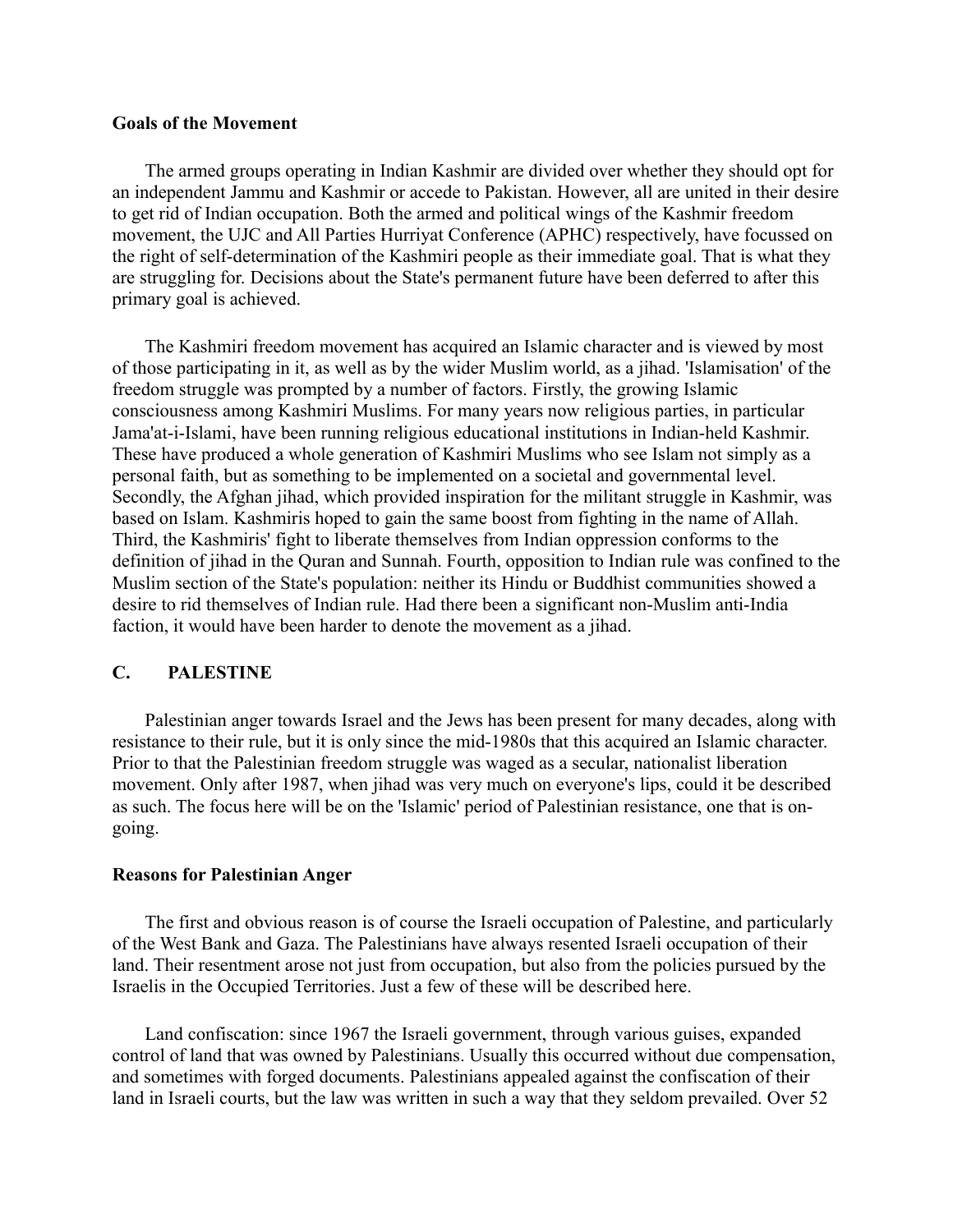percent of land in the West Bank and close to 40 percent of land in Gaza has come under Israeli control since 1967. This has seriously affected the Palestinians' ability to earn a living since farmland that used to be theirs is now gone.

The active policy of Jewish settlement in the confiscated lands pursued by Israel, really took off after the election of Menachim Begin as Israeli Prime Minister in 1977. Begin was committed to holding onto the Occupied Territories permanently, and to settling them with Jewish populations. He felt that the land belonged to the Jewish people and always referred to it as Eretz Israel. In co-operation with Ariel Sharon and various religious freedom fighters, he began an aggressive settlement campaign that by 1990 had taken over half of the land of the West Bank, one third of Gaza, and had settled 129,000 Jews in and around East Jerusalem, in traditional Palestinian land. Jews also returned to old Jewish neighbourhoods in old Jerusalem and Hebron. The new Jewish settlements were deliberately positioned in such a way as to surround Palestinian population centres. As former head of the Israeli military, Raphael Eitan said, Palestinians would be like 'cockroaches in a bottle'.

Palestinians have also suffered in other ways under Israeli occupation. Palestinian merchants were restricted and had to contend with unfair competition from their Israeli counterparts, who enjoyed differential treatment from their government. The frequent curfews imposed by the Israeli authorities, lasting sometimes for days at a time, made life additionally difficult for the Palestinians. Those with jobs could not get to their jobs, those with farm animals could not feed them, those with crops could not care for or harvest them. Education suffered as schools and colleges were constantly forced to close. The Palestinians and the rest of the world community protested against such 'collective punishments' and the other deeds mentioned above as all forbidden by international law. But the Israeli position was that, while they supported the Geneva Convention, it did not apply to their occupation of the West Bank and Gaza.

## **Emergence of the Palestinian Intifada (Uprising)**

The element of jihad only became significant in the Palestinian struggle towards the end of the 1980s for a number of reasons. Yasser Arafat's PLO, which had initially enjoyed huge popular support among Palestinians, saw its popularity decline around the mid-1980s because of its failure to deliver on its promises. Its armed struggle was reduced to an empty slogan, when the PLO's armed wing was forced to evacuate from Lebanon, thus exposing the lack of military muscle. Splits and factionalism in the PLO exacerbated this organisational weakness even further.

In the Arab arena, the Palestine problem sank to a position of secondary importance. There were a number of reasons for this including the weakness of the PLO itself, the war in Lebanon, the Iran-Iraq War and a variety of particular problems facing each Arab state internally. The Amman Summit Conference of November 1987 reflected the growing Arab negligence of Palestinian issues. The conference was called primarily to address the Iran-Iraq War. Although the Palestinian question was later added to the agenda no major resolutions regarding Palestine were issued. This made the Palestinians realise help would not come from outside: if they wished to be free they would have to win it by themselves.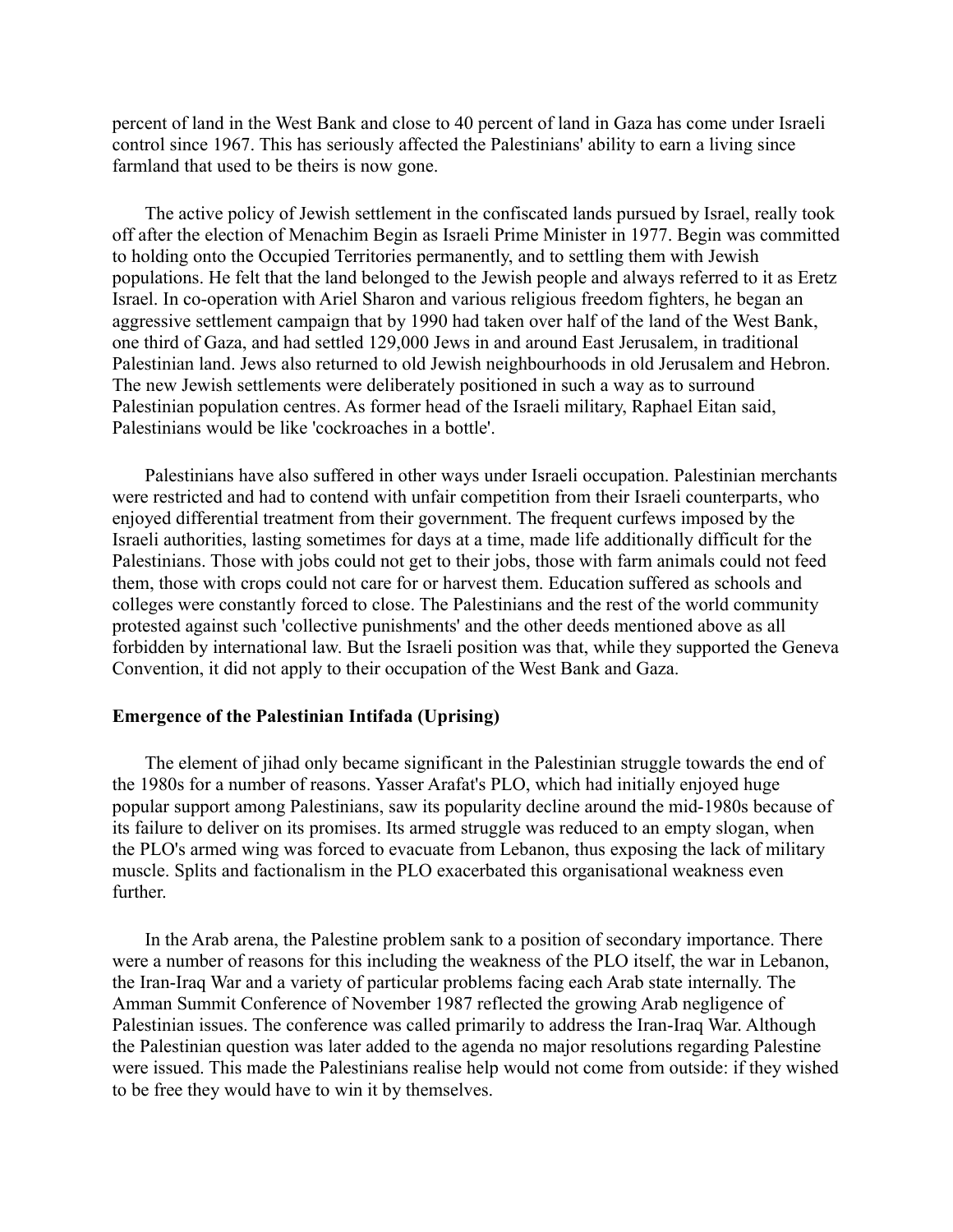All of the above led to disillusionment with the 'traditional' resistance movement, the PLO. Decline in popular support for the PLO created a vacuum that was filled by 'Islamist' groups. However, aside from the PLO's weakness there were a number of other factors involved in their rise.

The Islamic revival in Palestine was influenced in part by the region-wide Islamic resistance and political events, including the Iranian revolution. It was also a response to the effects of the secularisation of Palestinian lifestyles and a general move away from the mosque to the cinema. As such the ideology of some of the new Islamist groups was not always expressed in terms of a political agenda. Rather it was based on a notion of encouraging a religio-cultural revival of Islam typified by a return to Islamic dress and Islamic social codes of behaviour. The activities of organisations, like the Muslim Brotherhood, conform to this; the organisation also gave practical help to the Palestinians, setting up clinics and schools, for example, which in turn increased its own popularity.19

Some credit for the growth of political Islam goes, highly ironically, to the Israeli government. For a long time after its popularity had started to decline, the Israelis continued to see the PLO as the main opposition force against the Israeli occupation of Palestinian land. As such they were keen for new rival groups to emerge among the Palestinians who could challenge and erode the popular support base of the PLO. Basically, the Israelis were trying to copy the British Empire's 'divide and rule' policy. Islamist groups represented just such an alternative divisive force.

The third contributory factor in the emergence of militant jihadi Islam, in the Palestinian resistance was the Afghan resistance and the early successes which the Palestinian 'mujahideen' achieved, coupled with the sense that nothing would be achieved through talking with Israel. For example, the 1982 Fez Peace Plan spoke of Arab willingness to recognise Israel as part of a comprehensive peace plan in the region. And the Palestinian-Jordanian Accord of February 1985, while speaking of Palestinian self-determination, made no unequivocal reference to an independent Palestinian state. As such Palestinians saw it as highly conciliatory. Israel's refusal to recognise any change in the Arab/Palestinian position, even after these concessions, convinced Palestinians that Israel was not serious about finding a meaningful peaceful settlement to the conflict.

This, and the successful example of Islamic militancy set by the Afghans, inspired the Palestinians to change their secular nationalist struggle into a jihad.

#### **Nature and Goals of Palestinian Jihad**

One of the first Islamic organisations to be formed, in the early 1980s, was the Islamic Jihad. It was actually not one but a collection of groups, united by their commitment to achieving Islamic government through militancy. Thus, its number one priority was to end Israeli rule. It established a small military organisation - probably not more than a hundred hard-core activists -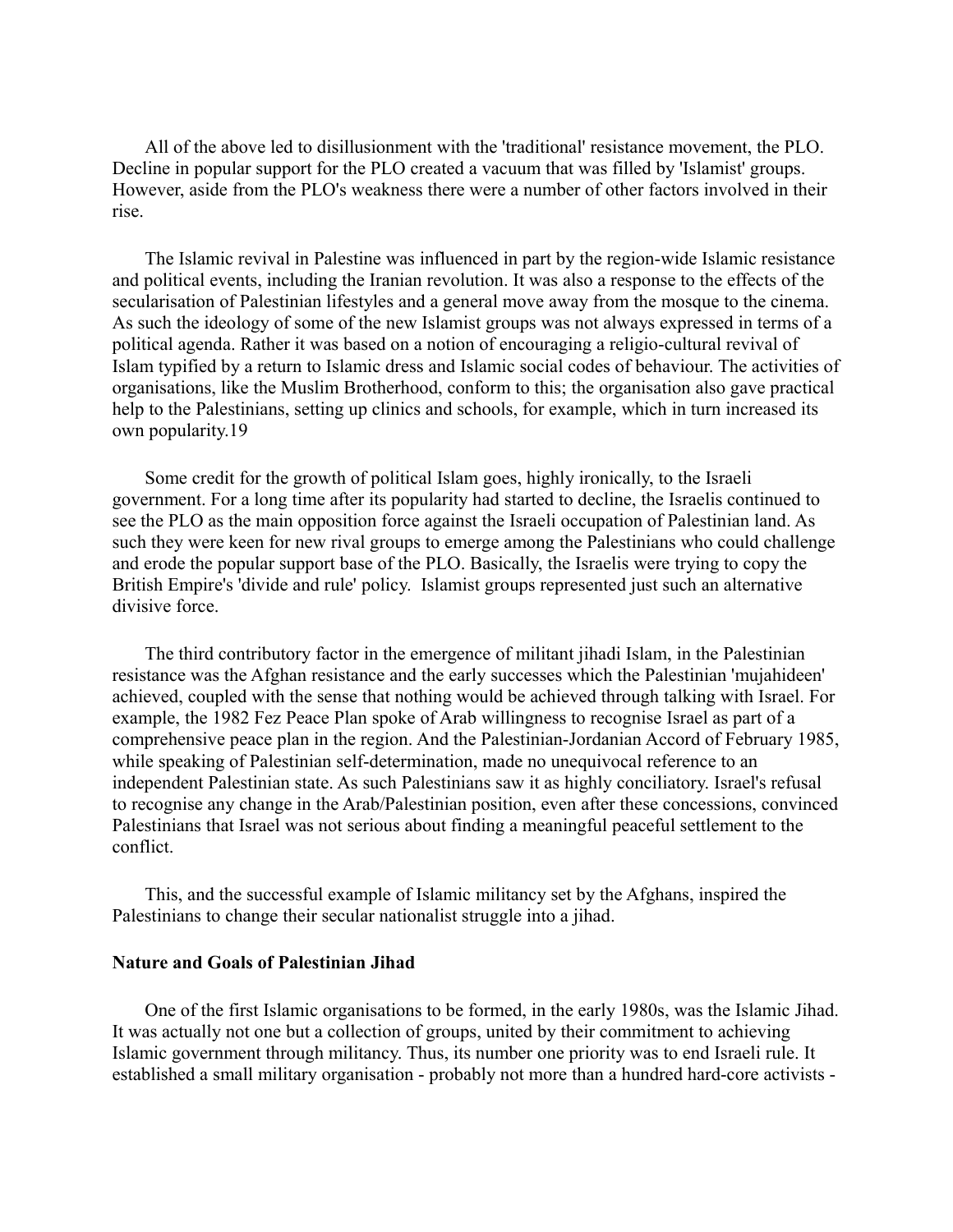with a cell-based structure. By the mid-1980s it was engaged in a campaign of violence against the Israeli authorities, which won it widespread support among Palestinians.

But the organisation at the forefront of the Palestinian jihad was without doubt Hamas. Hamas emerged in the mass Palestinian uprising against Israeli occupation that started in 1987. Growing Palestinian frustration with the PLO and the Israelis reached breaking-point that year. Just prior to the uprising a bloody confrontation between Israeli security forces and Islamic Jihad members resulted in the death of four Palestinians and one Israeli intelligence officer. This provoked huge demonstrations on the streets. One day before the uprising an Israeli citizen was stabbed to death in Gaza. Immediately after the stabbing Israeli Foreign Minister, Shimon Peres suggested that Israel consider the idea of demilitarising the Gaza Strip. The people of Gaza interpreted the suggestion as a consequence of their actions. It indicated to them that Israel could be forced to yield.

The intifada 'officially' started on December 8, 1987, when the killing of four Palestinians by an Israeli driver triggered off mass protests. What did the intifada actually consist of? Basically all forms of civil protest, and corresponding measures by the authorities to combat these. On the Palestinian side, the youth there engaged in regular stone and petrol bomb throwing against Israeli forces. Public demonstrations denouncing Israeli rule were commonplace. The Palestinian flag, nationalist graffiti and Islamic slogans could be seen everywhere. There were in addition more planned attacks by militant groups, e.g. attacks on Israeli patrols, bombings.

The driving force behind the intifada was not the PLO, but Islamic groups notably Hamas. They managed to mobilise the entire Palestinian population against Israel, so that the intifada was truly a mass uprising. Secondly, the Islamists changed the goals of the resistance. Not for them the piecemeal measures demanded by the PLO: an end to collective punishments, lifting of curfews, etc. No, the Islamists were waging an all-out jihad against non-Muslim oppression. They wanted nothing less than the end of Israeli rule and complete liberation for the Palestinians. Some were prepared to settle for acceptance of Israel within its pre-1967 borders, but others wanted to see the end of Israel itself. Sheikh Ibrahim al-Quqa, a Hamas leader, described the goals of the intifada as follows:

The intifada is not aimed at toying with the Palestinian issue in the circles of politics, or raising and discussing this issue in conferences or organisations, but is aimed at liberating the land, and the honour and creed. It is aimed at the comprehensive and extensive liberation of Palestine from the hands of the imperialist oppressors and at restoring the cause to its free and independent Islamic framework.20

The final and most important factor distinguishing this period of Palestinian resistance from the earlier one was the Islamic element. The Palestinian youth throwing stones against the Israeli armed forces did so not just as Palestinians against Israelis, but as Muslims against non-Muslim oppressors. One consequence of this 'Islamisation' of the resistance was that Palestinians were far more willing to go to extreme measures, including sacrificing their lives. They firmly believed that if they were killed they would be martyrs, guaranteed a place in heaven. A new tool of resistance, largely pioneered by Hamas, was the suicide bomber. Comparison of casualties in the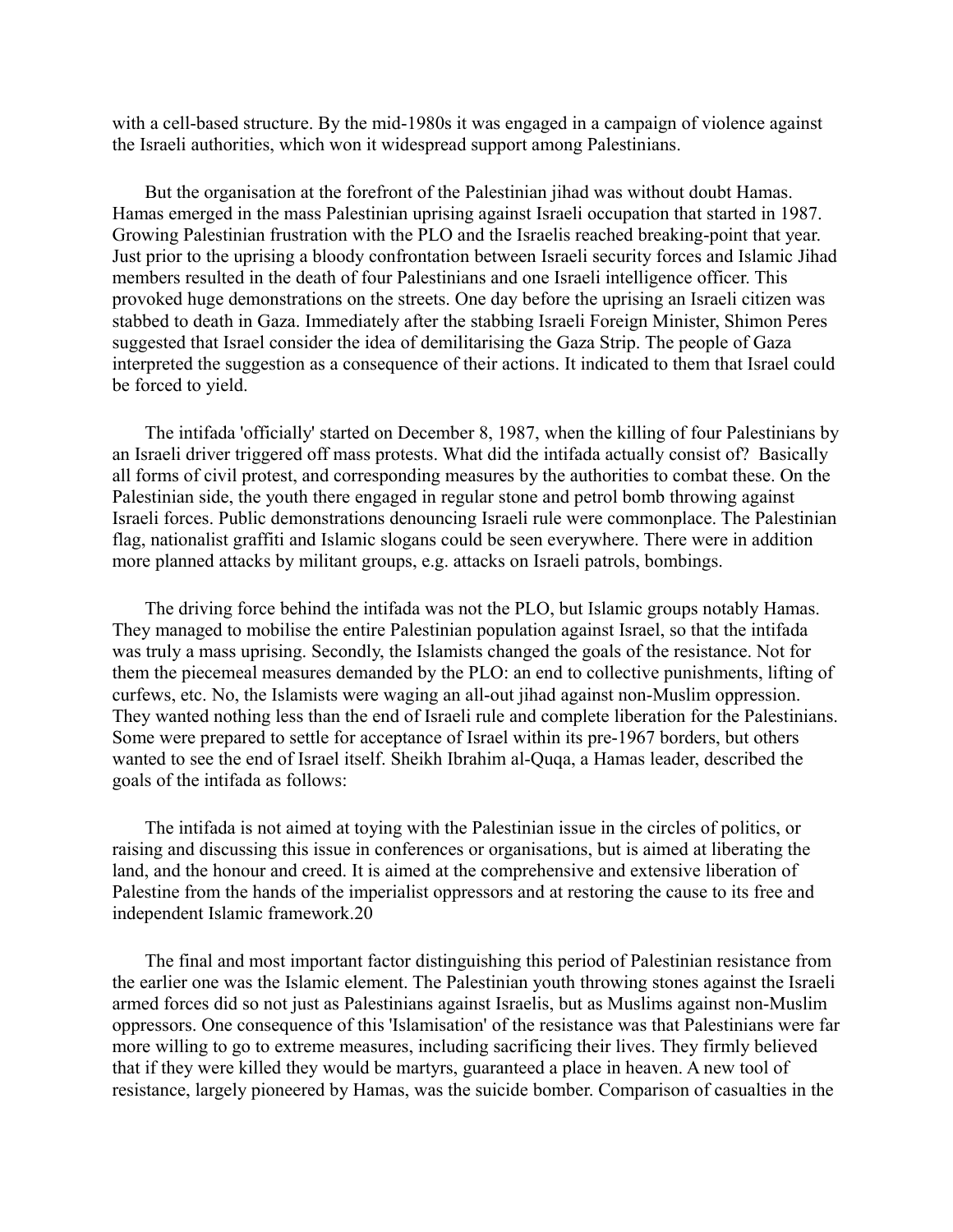'secular' and Islamic phases of the Palestinian resistance makes clear the way Islam made the Palestinians more willing to die for their cause. According to Palestinian sources 115 Palestinians were killed between 1985 and 1987, and 828 were injured whilst resisting Israeli occupation. From the beginning of the intifada to 1992 the numbers killed were put at 1,119.

The Israeli authorities responded to the intifada with force. At one time there were more Israeli soldiers in the Occupied Territories than it took to conquer them in 1967. These soldiers did not hesitate to use their weapons to counteract the Palestinians - as attested to by the large numbers killed or injured. Mass curfews were imposed for days at a time. The Israelis also stepped up their traditional methods of controlling disruptive elements in the population: those suspected of involvement in fomenting the intifada were either arrested without charge, or expelled from the Territories. The families of those involved were also targeted. It was and still is standard Israeli practise to punish families as well the individuals directly involved, most commonly by bulldozing the family home. Such retaliatory measures and oppression only increased Palestinian anger against Israel.

The fact that Palestinian anger hit home resulted in the Israelis resorting to 'peace' overtures, by sitting down at the negotiating table with their former bitter foe, the PLO. In the face of Islamic militant opposition the Israelis also realised the nationalist organisation could actually be useful to them. The US interest in achieving a Middle East peace deal, particularly high after Bill Clinton became President, was an important factor in this. Progress in the peace process led to decline in popular support for the Islamic freedom fighters. For a while it seemed as if Yasser Arafat would be able to reach a deal with the Israelis, which would give the Palestinians their long-desired independent state. This prospect diminished the appetite for armed struggle among large sections of the Palestinian population. In addition the new Palestinian Authority, granted varying degrees of autonomy in the Occupied Territories, clamped down on Hamas and other Islamist activists, imprisoning many of them in Palestinian jails.

Israel's failure to compromise on fundamental Palestinian demands for sovereignty over East Jerusalem, return of Palestinian refugees, dismantling of Jewish settlements in Palestinian territory, etc., led the peace process to finally collapse at Camp David in July 2000. Most Palestinians seem to have concluded that there is nothing to be gained from talks with Israel: if anything is to be achieved it will only be through armed struggle, jihad.

Likud leader Ariel Sharon's visit to the Temple Mount on September 28, 2000, accompanied by a heavily armed force, sparked off another intifada. At the start of 2001, this showed no sign of abating, despite a death toll well above 300. Most of those killed have been youths or children, shot by Israeli security forces when throwing stones at them. There have also been a number of suicide attacks. The Islamic element is very much present in this second intifada. Those killed see themselves and are regarded by other Palestinians as martyrs. Furthermore, the killings - far from deterring others - seem to be having the opposite effect of increasing anti-Israel hatred and inspiring others to wage jihad. The rising death toll is increasing the spirit of resistance among the Palestinians. As this study goes to print, there appears to be no abatement either in Israel's hardline 'security' policy, or the Palestinian resistance.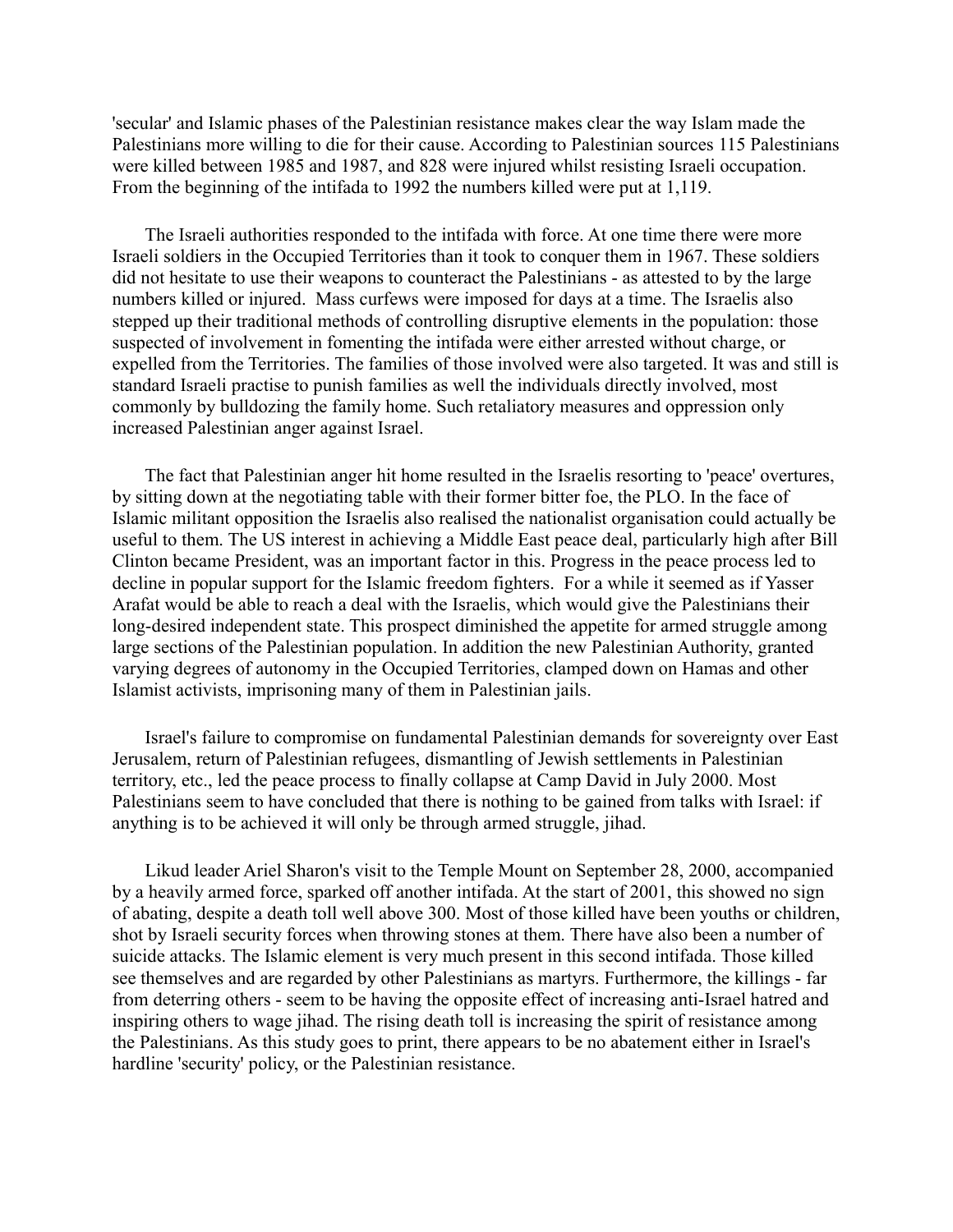# **D. CHECHNYA**

# **Historical Chechen Grievances**

Chechnya has been home to the Chechens since the beginning of recorded history. The Chechens did not come to the North Caucasus as settlers, nor did they come as conquerors. Furthermore, they never made a move to expand beyond their own land. By the mid-16th century Islam had already become a dominant force in the North Caucasus including Chechnya. The North Caucasians, because of the distinct nature of their culture, have always resisted being brought into an imperialist fold and have always strived to maintain their independence and identity.

From the late 16th century onwards the Russian empire embarked upon a steady drive to engulf the North Caucasus. As the Russians inched forward, people of the affected areas prepared to defend their homeland. The first Chechen armed resistance was born in reaction to Imperial Russia's onslaught. From early on this had an Islamic tinge: in 1785 a Chechen holy man, Mansur, declared a holy war against the encroaching Russians. As the Russians pushed deeper into the plains of the North Caucasus, their approach spelled disaster for the local inhabitants. The Russians burnt grain, razed whole villages, slaughtered the inhabitants.

The relatively aloof highlanders were completely unwilling to accept the Russian yolk. But, although predominantly Muslim, they were stratified along tribal, cultural and class distinctions. Such divisions prevented them uniting in resistance. But as Russian forces wreaked more and more havoc in the territories they invaded, they provided the Chechens the required incentive to unite. Imam Shamil managed to hold this resistance of unbroken warfare for three decades. In the 1860s with the capture of Shamil resistance in the West Caucasus too became weaker. Russia was able to subdue the Caucasians by the virtue of sheer strength of numbers.

Once military resistance had been completely suppressed the Russians ventured to ethnically cleanse the Caucasus. Local populations were uprooted and about 1.2 million people were driven from their land in mass exodus to be replaced by Russians and Cossacks. It was then that the Russians could formally claim the North Caucasus as part of their empire. Many of those who fled died of starvation and disease; many of the rest ended up in Turkey.

When the Bolshevik revolution came in 1917 people of the Northern Caucasus decided to fight alongside the Red Army. In return the Bolsheviks promised them autonomy and religious freedom. The independence movements of the Northern Caucasus, comprising today's Dagestan, Chechnya, Ingushetia, North Ossetia and Karbardino-Balkaria joined hands with the Red Army.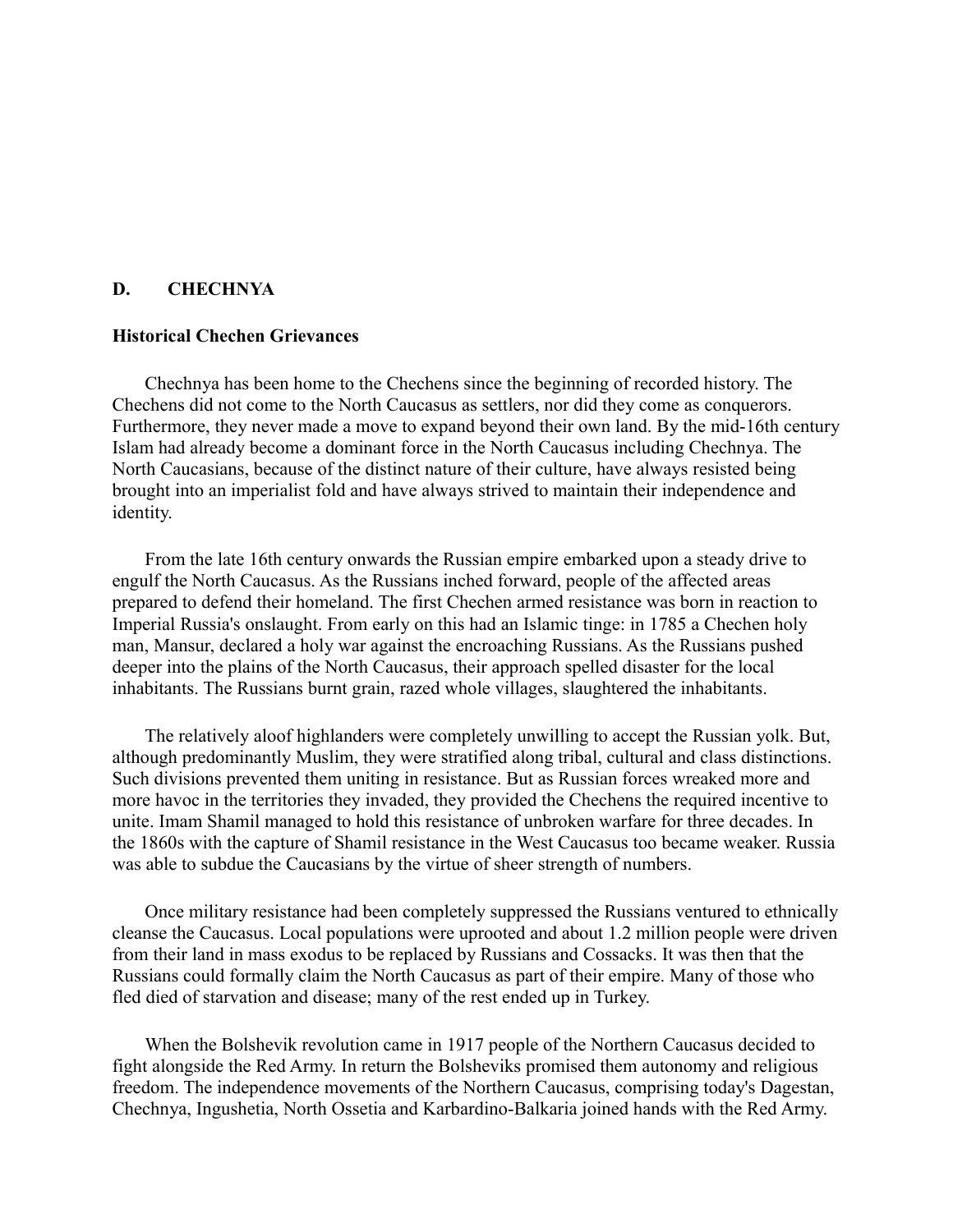However, as soon as the White Army was completely defeated in 1920, the Communists quickly set about occupying the entire Caucasus. Rebellion from Chechnya and Dagestan rose again in 1920-21 as their hopes for independence were dashed. The rebellion was strangled valley by valley by massacring and deporting the civilian populations.

North Caucasians - Chechens, Ingush, Karachai and Balkars - fought alongside the Russians when World War II came. In 1943 Stalin with no evidence accused four North Caucasian nations of collaborating with the Nazis and sentenced them to liquidation. These people were herded together by the secret police, loaded into cattle trains and dumped in the wastelands of Central Asia. Thousands perished on their way in this genocide. The number of deportees reached 618,000 of which 408,000 were Chechens. These punished people were not allowed to return to their land until a generation later in 1956. When they came back they found their mosques demolished. Their weddings, burials and council of elders were condemned as primitive. Schooling in their mother tongue was abolished and Russification of language initiated. National literature was crammed with propaganda that only fomented further anti-Russian, anticommunist hatred among the Chechens. This state of affairs continued right from 1950 into 1980s.

### **Contemporary Chechen Wars**

For Chechens the dream of independence never really died. With unforgivable atrocities of the past and cultural distortion that continued in the Soviet years it was only natural that these people held on to their dream. Not surprisingly, then, when the Soviet Union finally disintegrated Chechnya declared itself independent in 1991 under the leadership of Dzokhar Dudayev. But the Russian federation was no more willing than its predecessor, the Soviet Union, to relinquish control of Chechnya.

Several internal attempts during 1993-94, supported by Russia, failed to overthrow Dudayev. The Russian government intensified its charges against Dudayev accusing him of repressing political dissent, corruption and involvement in international criminal activities. By December 1994, the Russian military was actively working to overthrow Dudayev. Direct intervention by the Russian forces sparked the first Chechnya war which lasted from 1994-1996.

The focus of this study does not give space for a complete account of what befell the Chechens. The least that can be said is that Russian forces used indiscriminate and disproportionate amount of force in attacks on Chechen towns and villages. By April 1995, 25,000 civilians had been killed already. Russian forces, not as odd exceptions but as a matter of policy, violated international humanitarian law and human rights. They not only used excessive force but prevented civilians from evacuating areas of imminent danger and reaching safety. Furthermore, humanitarian organisations were kept from assisting civilians in need.

Despite this harsh repression, the Chechen guerrillas fought on and Russia was eventually forced to enter into a peace agreement with Chechnya. This peace deal, which represented a humiliating defeat for the Russian forces at the hands of Chechen fighters, was signed in May 1997 between President Yeltsin and President Aslan Maskhadov. It was decided to settle the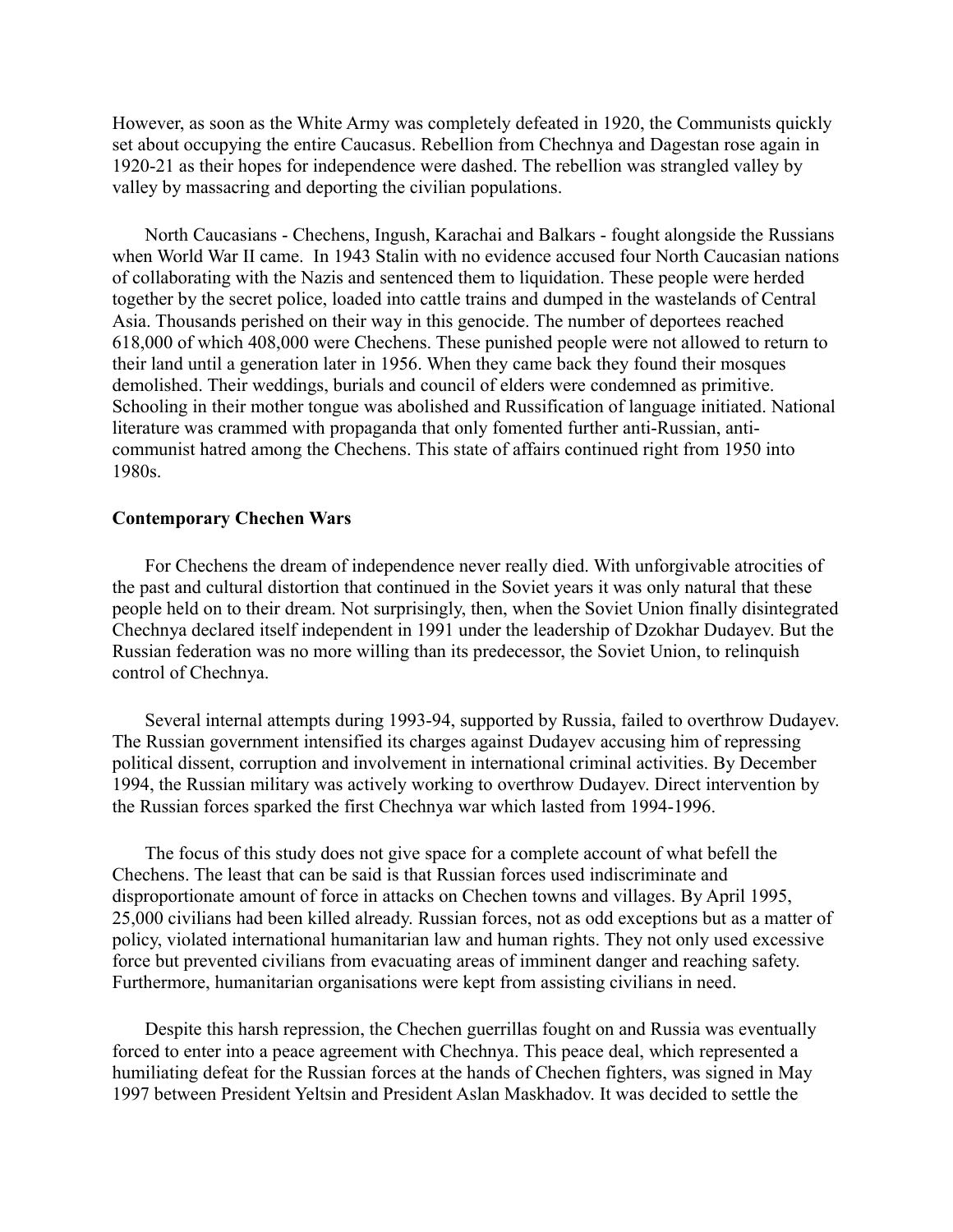dispute through peaceful means and to resolve Chechnya's political status prior to 2001. The fundamental positions of the two sides remained unchanged: Chechnya ultimately wanted independence while Russia insisted that Chechnya would remain part of the federation.

In August and September 1999, three bomb explosions in Moscow left 260 dead. The Russian authorities, without plausible evidence, linked the blasts to Islamic freedom fighters from Chechnya and Dagestan. They used the need to eradicate 'Islamic terrorism' emanating from Chechnya as the excuse to launch a new offensive against the wayward republic. The second Russian incursion in Chechnya began in October 1999. Observers see this war as Russia's attempt to wipe out the humiliation it had suffered at the hands of the Chechen fighters in the first Chechen war. For their part, the Russian authorities insisted there was no war in Chechnya, just an anti-terrorist operation.

In a continuation of their policies of the past, Russian forces attacked civilian targets. By February 2000, the number of internally displaced persons had already reached 230,000. Thousands of civilians have been killed, thousands are being detained and subjected to torture and extortion for their alleged collaboration with the 'terrorists'. And as before, the Russians refused to create safety corridors for civilians. Even where these were declared, civilians were still killed while passing through them. Russian forces prevented, and are still preventing, refugees from fleeing Chechnya. In addition it is preventing humanitarian organisations from operating in Chechnya.

The presence of radical Islamist elements cannot be denied. But it would be a huge misrepresentation to suppose that Chechnya is importing guerrillas from Afghanistan and elsewhere. The Chechens are engaged in a struggle the origins of which go back to hundreds of years. They have always fought their own battles and there is no reason to suppose that they are not doing the same now. Religion has been used to channelise a resistance which is natural considering the treatment meted out to the Chechens to date. The Islamic freedom fighters chose to call their fight jihad because it fits well within the Islamic context: a struggle against oppression.

# **E. BOSNIA-KOSOVO**

Both the Bosnian and Kosovan conflicts have their origin in the rise to power in Yugoslavia of Slobodan Milosevic. A former communist, Milosevic abandoned this ideology in the 1980s and took up the cause of Serbian nationalism. The tactic proved immensely effective, winning him the Presidency. The cornerstone of his nationalist programme was 'Greater Serbia', a land incorporating all the Serb people and all the territory historically significant for them (not necessarily the same).

After elections in 1990, the communist era Socialist Federal Republic of Yugoslavia (SFRY) gradually divided up into its constituent republics. Three declared independence between 1991 and 1992: Croatia, Slovenia and Bosnia. The remaining three - Serbia, Kosovo and Montenegro formed a new rump Yugoslavia. Slobodan Milosevic was determined to achieve his dream of a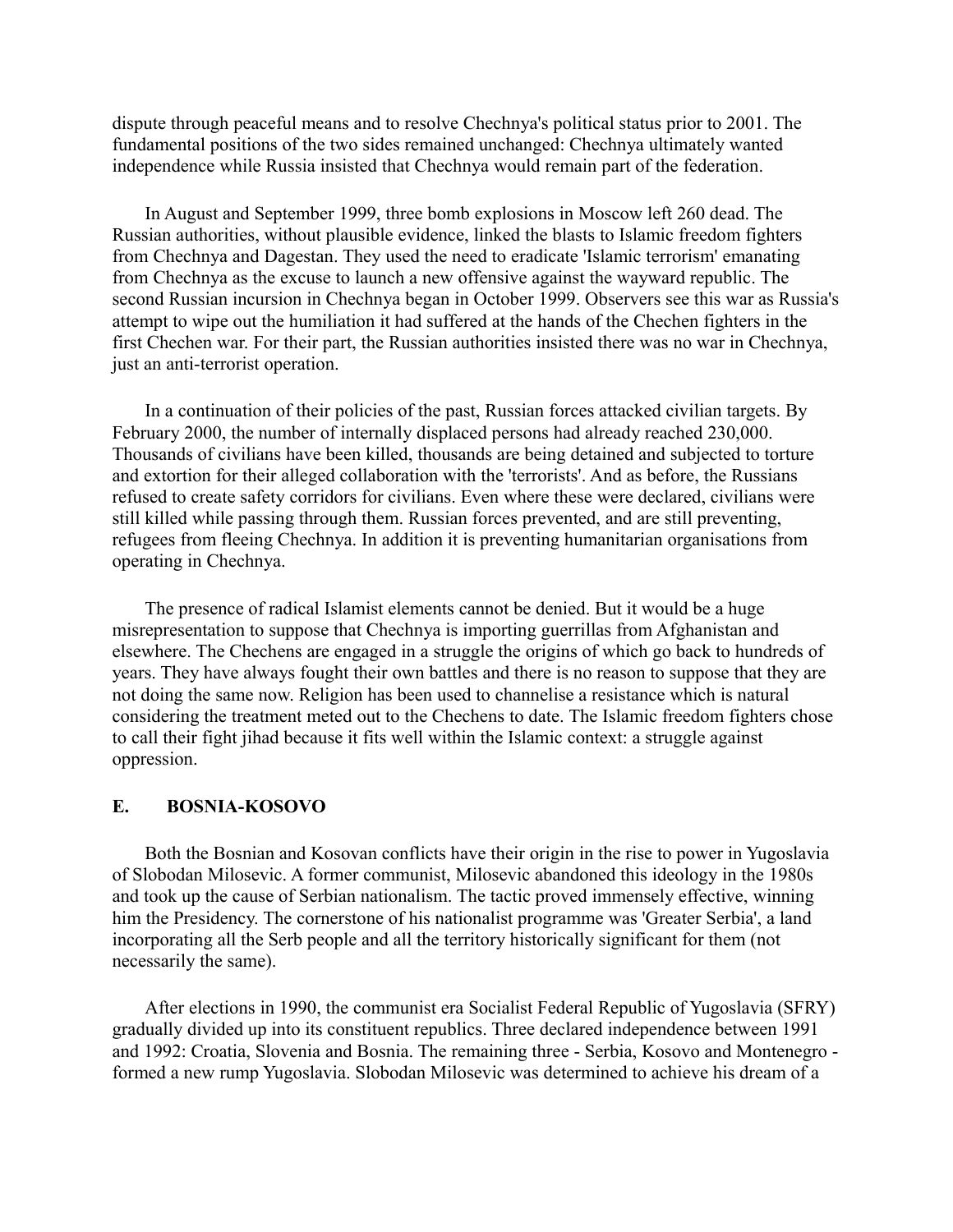'Greater Serbia' and hold on to the Serb populated lands that had broken away. This led to conflict.

### *Bosnia*

Bosnia, an ethnically, culturally and religiously diverse republic, became part of the SFRY after World War II. Of its 4.5 million population, 32 percent were Serbs, 17 percent Croats and 44 percent Muslim.21 The Muslim community in Bosnia was highly integrated with the Serb and other non-Muslim peoples. Attempts by them to assert their distinct identity were strongly repressed by the communist Tito regime. But as this weakened, consciousness of their Muslim identity became greater. In 1969 the Islamic Declaration was published.

The post-Tito Bosnia had a Muslim leader, Alija Izetbegovic. He had been involved in the movement to assert Muslim identity, and had been imprisoned in the 1980s. After the collapse of the SFRY, Bosnia was initially part of the new Yugoslav republic. But the aggressive Serbian nationalism being propounded by Slobodan Milosevic made the Bosnian Muslims think again. In February 1992, Izetbegovic followed the examples of Croatia and Slovenia and declared Bosnian independence.

This was followed by an internal war between the different ethnic groups within Bosnia, supported by outside parties. On one front, there was a conflict between Bosnian Muslims and Bosnian Croats, the latter backed by neighbouring Croatia. A confederal arrangement between Bosnia and Croatia eventually stopped that. More serious was the fighting between Bosnian Serbs and Muslims. The Serb population in Bosnia reacted angrily to the declaration of independence. For example, soon after they attacked local Muslims in the town of Foca. With strong backing from Serbia, Bosnian Serbs fought hard to stay within Yugoslavia and build Milosevic's Greater Serbia. They started a process of 'ethnic cleansing'. As the name suggests this entailed driving Muslims (and other non-Serb groups) out of their homes in carefully planned operations. Bosnian Muslims were persecuted on a massive scale. Killing, torture and rape were used to frighten people into fleeing; the homes and villages they left were burnt to ensure that they did not return.

By 1993, the Bosnian Muslim government was besieged in the capital Sarajevo, surrounded by Bosnian Serb forces who controlled around 70 percent of the republic. At that stage the Muslim army was also fighting a separate war with Bosnian Croats - determined to be part of a 'Greater Croatia'. The presence of UN peacekeepers proved ineffectual. Overall during the conflict some 300,000 Muslims were killed, 200,000 injured. Numerous atrocities were committed - the massacres at Srebrenica and Zepa being among the most notorious. Civilian areas were indiscriminately shelled.

The international community, especially the West, was very slow to respond to the ethnic cleansing of Muslims going on in Bosnia. When eventually they did apply pressure on the Serbs, US-mediated negotiations produced the Dayton Accord of November 1995. A draft agreement was signed in Dayton, Ohio; the final version in Paris a month later. It provided for the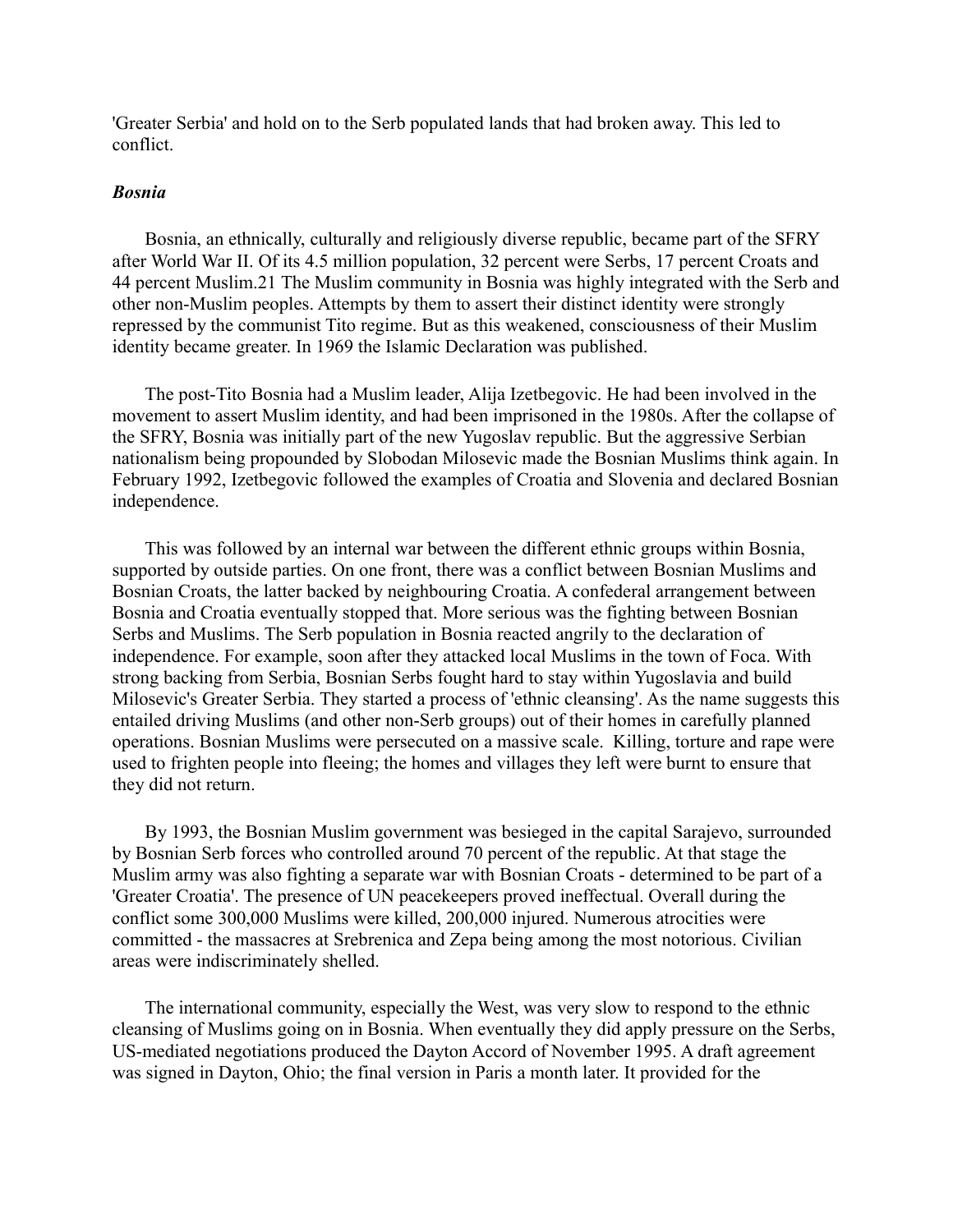deployment of a 600,000-strong NATO dominated Implementation Force (I-FOR), to ensure the other parts of the agreement were implemented peacefully and the various forces were separated.

The Dayton Agreement created two self-governing entities within Bosnia: the Bosnian Serb Republic and the Muslim (Bosjnak)-Croat Federation. Each would have its own government, parliament and army. While the aims of Dayton were to bring about the re-integration of Bosnia, it has been criticised for failing to reverse the results of ethnic cleansing. As well as its validity, grave doubts have been expressed about the viability of the Accords, in particular their ability to secure long-term peace. Such doubts have been aggravated by the collapse of the Muslim-Croat Federation.

# *'Jihad'* **in Bosnia**

As seen in these developments Bosnian Muslims faced attacks on two fronts - from Bosnian Serbs and Bosnian Croats. While both these groups had larger co-ethnic republics to back and sustain their fight, the Bosnian Muslims were totally isolated. They did fight back and try to resist the ethnic cleansing being perpetrated against them, but they were hampered by their lack of arms and funds, and by the scale of the opposition confronting them. Western powers, far from helping them, imposed an arms embargo on the entire conflict area through the UN. The aim, no doubt, was to reduce the level of violence, but in practice all the embargo did was give a further advantage to the Croats and Serbs. It was military weakness, more than anything else, which forced Izetbegovic and the rest of the Bosnian Muslim leadership to accept the flawed Dayton-Paris Accords.

One reason why it took the West so long to respond to the suppression of Muslims in Bosnia, was the effectiveness with which Milosevic and Tudjman, leaders of Serbia and Croatia respectively, were able to convince them that they were facing an Islamic fundamentalist challenge. A challenge that - if not curbed - could overwhelm the whole of Europe. The Bosnian independence struggle was portrayed as the springboard for a greater Islamist expansion into Europe. As such they claimed that the Bosnian struggle was receiving manpower, military, financial and other support from other parts of the Muslim world, notable Iran and Sudan. Some 10,000 foreign mujahideen were reported to be fighting for Izetbegovic in Bosnia. Such views were echoed by the Director of the US Congressional Committee on Terrorism:

It is the global strategic interests far beyond the immediate European scene which make it imperative for the Islamists - from Tehran's Islamic bloc to the Sarajevo leadership - to escalate the war in Bosnia-Herzegovina, as well as increasingly give it a distinctively Islamic character. Indeed, the primary military modernisation and build-up programmes in Bosnia-Herzegovina currently underway are Islamist, and the key to foreign reinforcements and weapons supplies is in the Muslim world. Important segments of this build-up take place in the context of world wide Islamic activities largely associated with international terrorism.

Proponents of the 'Islam capturing Europe' theory, even claim that reports of abuse against Muslims were manufactured or grossly exaggerated, in order to get American sympathy and support. They do not accept that Bosnian Muslims were being ethnically cleansed.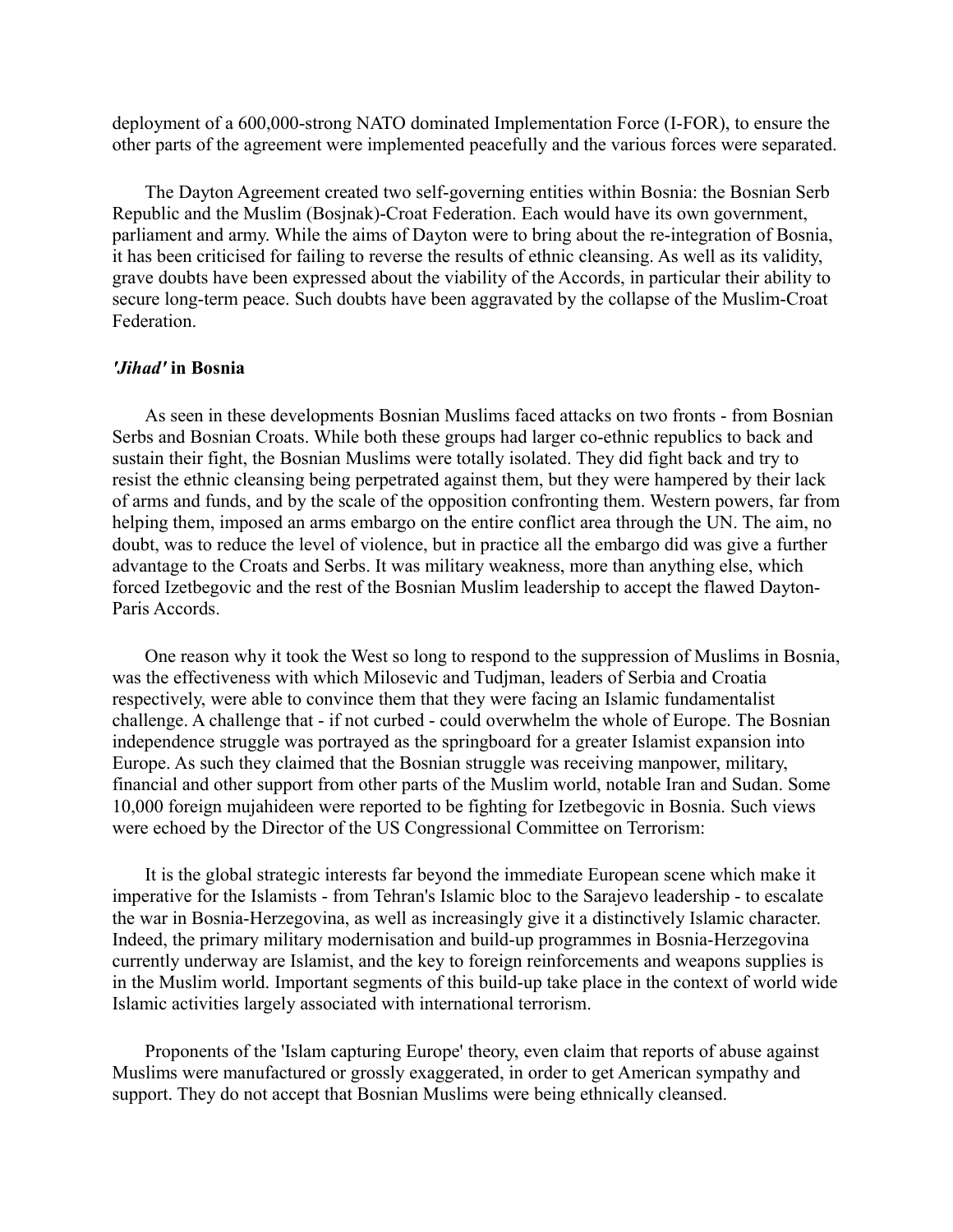### *Kosovo*

In Bosnia, Muslims formed one of several communities, but in Kosovo they were in a clear majority. 90 percent of Kosovo's population were Albanian Muslims. In Kosovo's case Milosevic wanted to hang on to the province because it was historically important to the Serbs. In the 1385 battle of Kosovo Polje, the Ottoman Turks defeated the Serbian hero Lazar.

In the SFRY, Kosovo had been an autonomous province. In 1989, President Milosevic revoked its autonomy and began a campaign to suppress the Albanians' distinct identity, e.g. by denying them education in their own language. Milosevic's policies were strongly opposed by the Kosovar Albanians. They initially resisted with a non-violent movement led by Ibrahim Rugova of the Democratic League of Kosovo. Increased suppression, including violence against Kosovar Albanians, however, led to the emergence of an armed separatist movement.

The Kosovo Liberation Army (KLA or Ushtria Clirimtare e Kosovoes) was probably formed in the mid-1990s, but came out in the open in 1998. In that year, Slobodan Milosevic started the same kind of aggressive ethnic cleansing in Kosovo that he had earlier carried out in Bosnia. Kosovar Albanians suffered severe repression and maltreatment at the hands of the Serb police and security forces; many were killed, even more tortured and raped. Not surprisingly, this led to a mass exodus from the province. Some 700,000 Albanians were driven from their homes, which the Serbs systematically burned.

The huge number of refugees and the scale of human rights abuse forced the international community to take notice. In March 1998, the US and five European countries announced sanctions against Yugoslavia in order to get it to stop the genocide of Albanians in Kosovo. The threat of NATO air strikes led to the conflict being suspended and a cease-fire negotiated. But Milosevic failed to reduce the number of Serb troops in Kosovo, as required by the cease-fire agreement. Fighting broke out again in January 1999, after Serbian police killed 45 civilians in the southern town of Racak. The UN and NATO condemned the incident as a crime against humanity.

On February 23, 1999, ethnic Albanian military and political groups and the Serbian government reached the 'Rambouillet Agreement' which in principle ended the year-long conflict. The Western-backed peace accord granted autonomy to Albanians, with NATO forces to be deployed in Kosovo for three years. The Albanians had wanted full independence, but they accepted the autonomy agreement. The Serbs, however, rejected it seeing it as a prelude to Kosovan independence. The Serbian refusal to sign led to NATO air strikes against Yugoslavia from March 24, 1999. The air strikes continued for eleven weeks, and focussed primarily on military targets in Kosovo and Serbia, as well as a wide range of facilities, e.g. bridges, oil refineries, power supplies, communications. The strikes increased the exodus of Kosovar Albanian refugees from the province, in all more than one million were displaced. Many brought tales of terrible atrocities committed by the Serbian forces.

After eleven weeks the Yugoslav government signed a pact with NATO generals, agreeing to completely withdraw Serb forces from Kosovo. However, this did not end the crisis. With Serb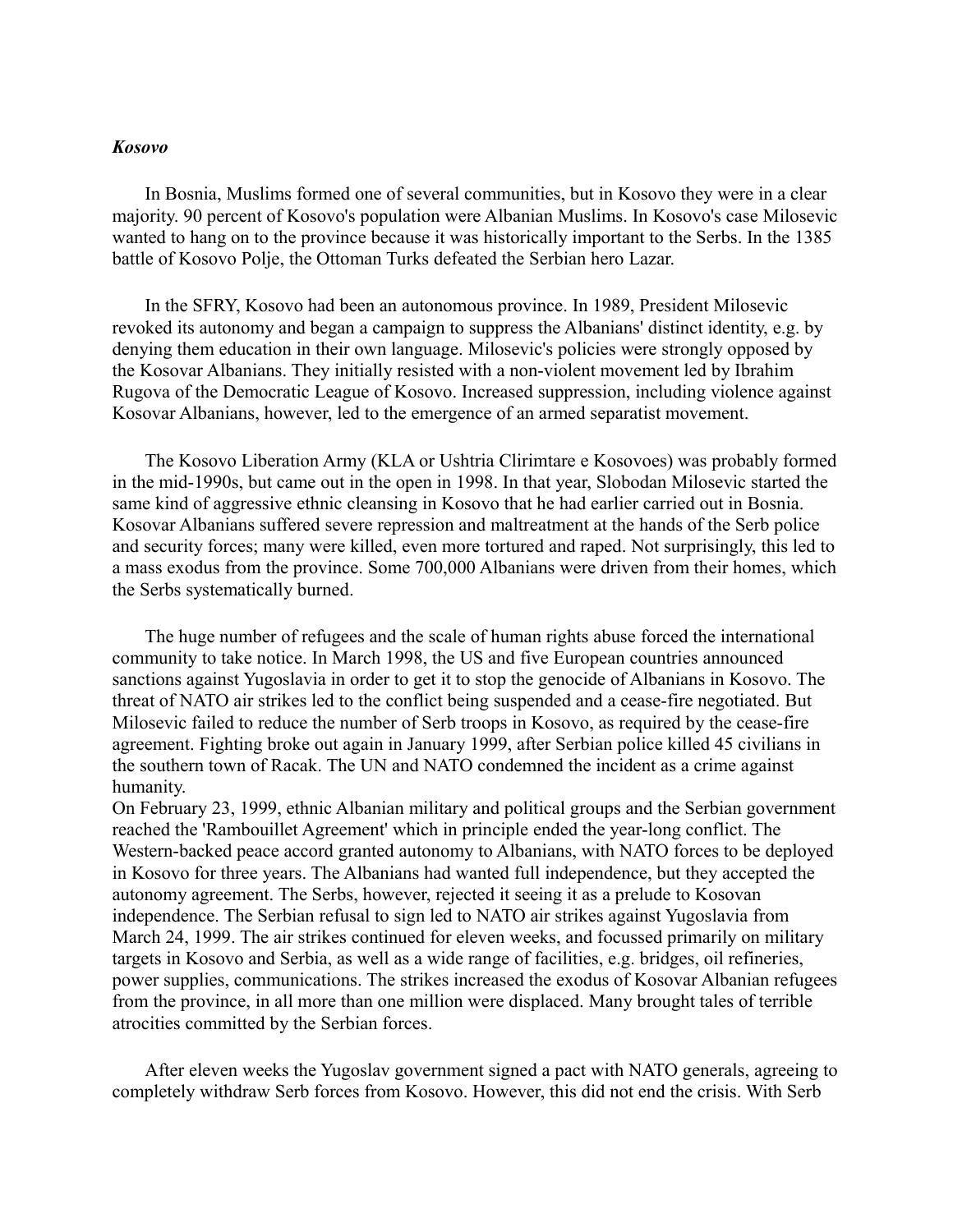forces pulling out, the minority Kosovar Serb population felt threatened. The presence of NATO forces did not reassure them: Serbs regard NATO as the aggressor. Hence many of them also fled the province. The current situation is that the two populations are largely divided. Tension persists in the buffer zone between Serbia and Kosovo.

There is much dissatisfaction among Kosovar Albanians with the current arrangement. This allows Kosovo autonomy, but rules out independence and even a future referendum - something which had been promised in the original Rambouillet agreement. KLA cooperation has been taken for granted. Furthermore, the KLA Prime Minister of Kosovo, Hashim Thaci, has expressed his dissatisfaction that the laws of Yugoslavia would continue to apply in Kosovo.

### **Kosovo Liberation Army**

The KLA formed sometime in the mid-1990s but shot into prominence after 1998. Its members were drawn from the local population. The KLA gained a major boost following the collapse into chaos of neighbouring Albania in 1997. This afforded unlimited opportunities for the introduction of arms into Kosovo from adjoining areas of northern Albania. From its inception the KLA targeted Serbian security forces.

Roguva initially enjoyed great popularity among Kosovar Albanians, but by the late 1990s this had given way to criticism of his compromising behaviour towards Milosevic. Thereafter, the KLA represented popular sentiment. The Serbs, and some Western media, have described the KLA as less an Albanian freedom group, and more an Islamic fundamentalist/terrorist organisation. Its aim is the creation of a Greater Albania. The 'mastermind' or sponsor behind its activities is supposed to be Iran.

The 1994 Jeddah Islamic Conference decided to help Muslims in the Balkans. The decision was seen in the West as the beginning of an organised penetration of Islam into Europe. Tehran, in particular, was seen as having a direct influence on the operating structure of the KLA.

In March 1998, the US State Department described the KLA as an 'internationally recognised terrorist group'. It was even associated with a major drug smuggling ring, supposedly running from Turkey into Europe via the Balkans. In 1999, however, the US did abandon its 'terrorist' perspective, and offered the KLA various incentives in order to secure a peace deal. The KLA itself has strongly refuted all charges of terrorism and Islamic fundamentalism, arguing that it is engaged in a freedom struggle.

### *ANALYSIS*

# **Image versus Reality**

Do the five examples of contemporary jihad, conform to the portrayal of jihad in the Western and non-Muslim media and literature? A number of common factors emerge from the above case studies. The first is the obvious oppression of or aggression against Muslims. In each case - Kashmir, Palestine, Chechnya, Afghanistan - the Muslim populations of those countries turned to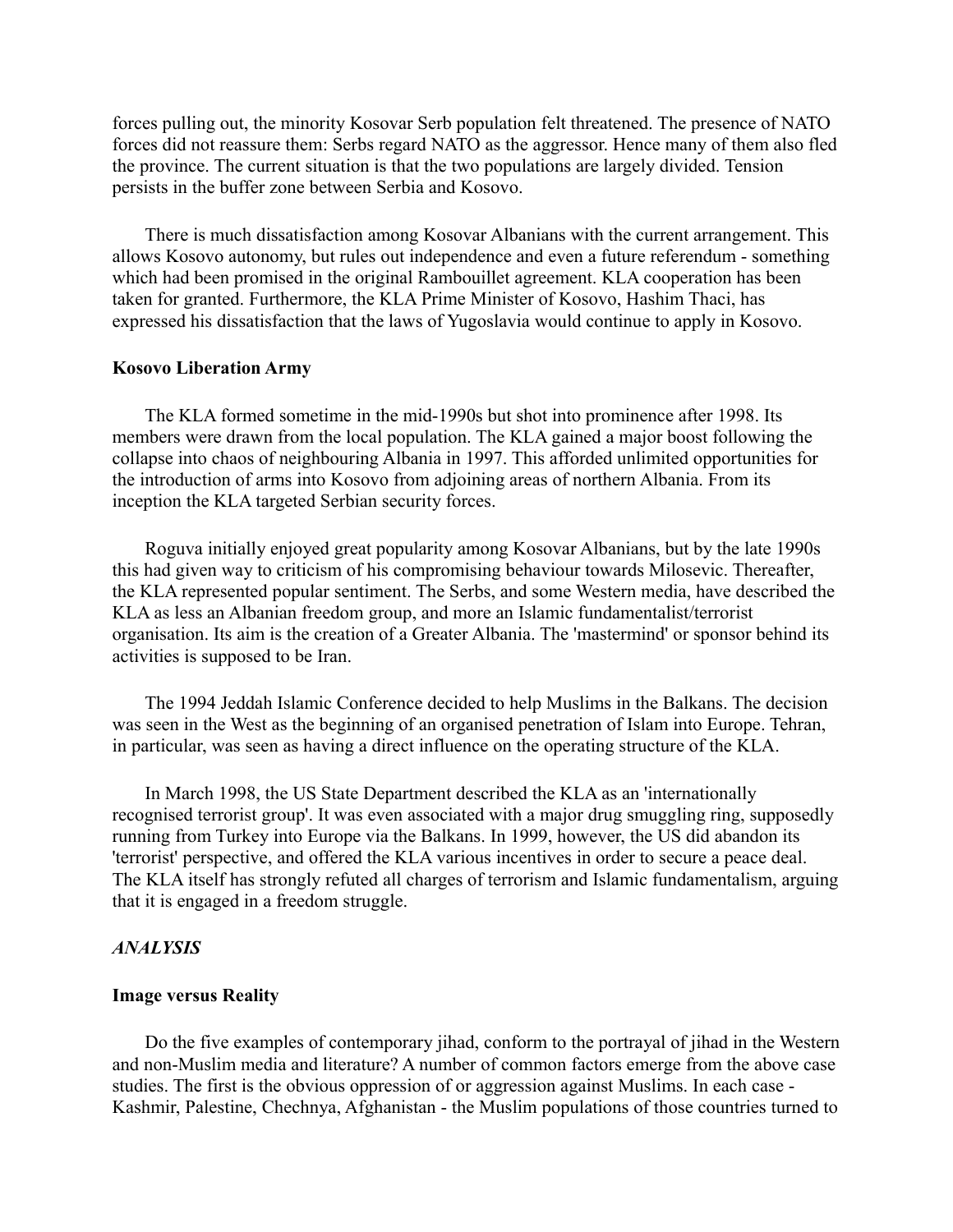armed struggle after their land was invaded and/or they were subjected to brutal oppression: denial of political rights, denial of basic freedoms, human rights abuse on a massive scale, even genocide. Thus, in each case the resort to militancy was a defensive exercise, to ensure survival. In no case did Muslims take up arms with offensive intentions.

Secondly, the use of physical force was in many cases a last resort. The Kashmiris in particular endured decades of intensified Indian oppression before launching their freedom movement. Similarly, the Palestinians took up mass armed resistance in the 1980s, but abandoned this when it appeared as if Israel was serious about talks and they would be able to achieve their goals through that peaceful route. It was only the continued Israeli intransigence and refusal to grant the Palestinians rights guaranteed to them in international law, that pushed the Palestinians into taking up arms again. In Chechnya too, after the first Chechen War the Chechens were prepared to reach some arrangement with Russia through talks. Russian aggression in 1999 was what forced them to return to the battlefield.

Thirdly, in some 'jihads' there is undoubtedly an element of foreign support either as policy or through humanitarian organisations. There can also be militant support from like-minded sympathisers, independent of official policies, but the overwhelming majority of those fighting are locals. This is a natural consequence of the brutal oppression that pushes the local population into armed conflicts in the first place: it is the local population that are being brutalised, it is they who feel the greatest anger and hatred towards their oppressors, and hence it is they who are fighting them. In no case is conflict being waged predominantly by foreigners in the name of the locals.

Fourthly, armed resistance by the Muslims is always targeted specifically against those oppressing them. In most cases attacks are directed solely against the security forces or government personnel; not against civilians. There is no indiscriminate use of force, and certainly no general campaign against all non-Muslims. The Kashmiri freedom fighters, for example, have openly declared that they regard the Kashmiri Pandits as their brothers and have no enmity with them. Their quarrel is with the Indian government and armed forces. Having said that, it cannot be denied that attacks against 'innocents' (e.g. civilians) have also taken place. Suicide bomb attacks by Palestinians have led to deaths of Jewish settlers, schoolchildren, and other civilians. The point to stress, though, is that these attacks form a minority, and that they run counter to the aims of the various armed movements.

What are these aims? Quite simply, freedom. An end to occupation, an end to oppression. Kashmiri Muslims are fighting to free themselves from Indian rule; the Palestinians for the return of their land seized by the Jews; the Chechens for freedom from Russian brutality; and so on. Nowhere does one see Muslims fighting to take territory belonging to others, or to spread Islam by force. In other words, nowhere are Muslims fighting with any aggressive intent.

Islam is a common element in all the conflicts Muslims are engaged in: they do see themselves as waging holy war, or jihad. This perception is based on the Quranic concept of jihad outlined at the beginning, i.e. a fight against oppression and injustice. Furthermore, a point that needs to be stressed is that Muslims are not fighting because they are Muslim and their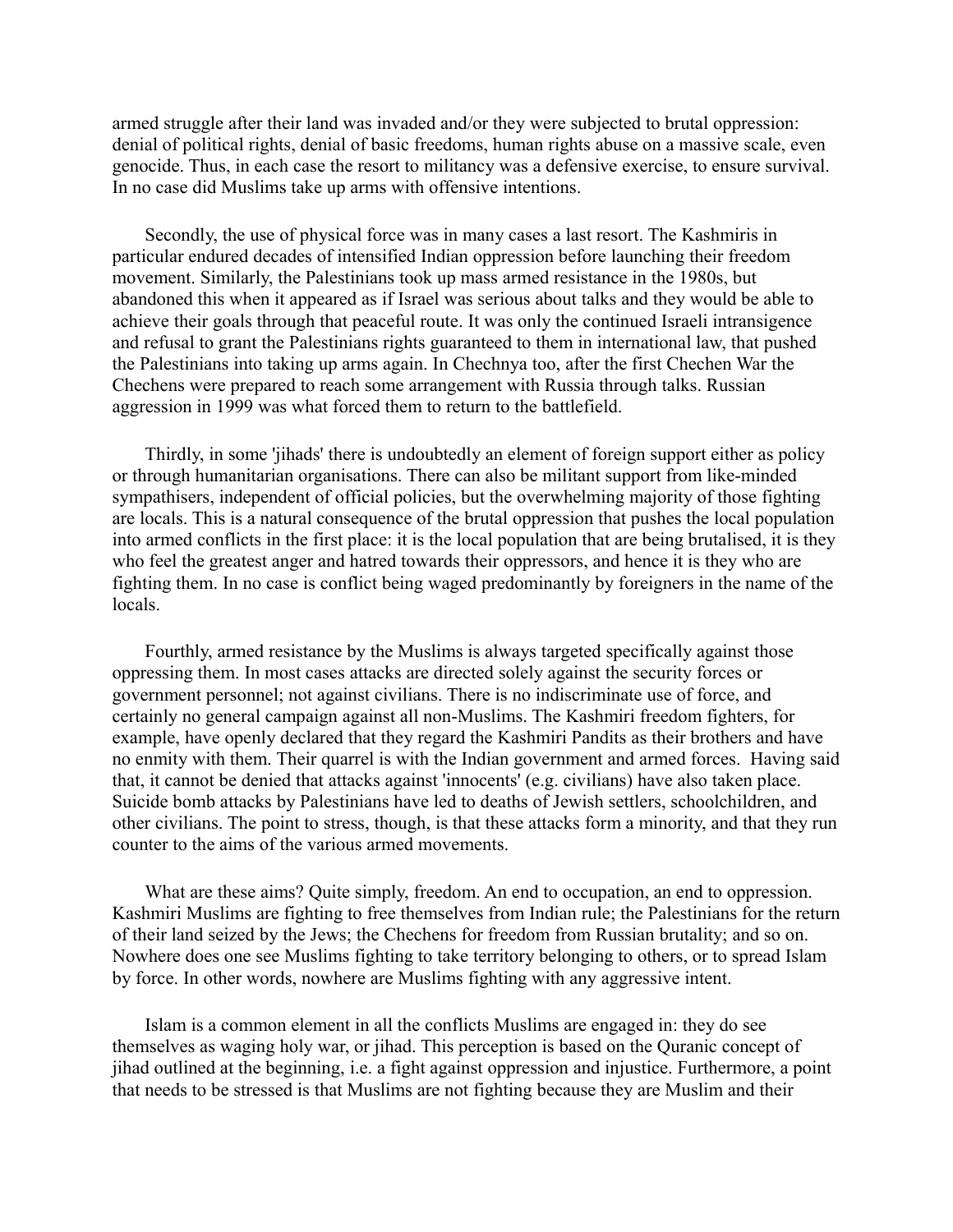opponents are non-Muslim, or because they wish to convert others to Islam. They are fighting because their land has been invaded and/or they are being subjected to great brutality. Their struggle happens to conform to Islam's concept of war against oppression and hence is called jihad. But Islam is not the primary factor pushing them to take up arms.

There is another reason - in addition to the fact that freedom struggles conform to the Islamic definition of jihad - for Islam to feature so prominently. If people feel they are engaged in a holy war, as opposed to a purely nationalist struggle, their enthusiasm and their willingness to sacrifice their lives is much greater. They believe that even if they are killed they will be martyred and go to heaven. In current times, the Afghan jihad has shown what an immense motivating force Islam can be, and it is a lesson that has been picked up by the rest of the Muslim world.

Portraying a freedom struggle as Islamic has yet another advantage of attracting sympathy and support from other Muslim countries, by tapping into the Islamic concept of ummah, that all Muslims irrespective of race or nationality, form a single community. As such, when one section of that community is being oppressed, the others see their freedom struggle as the entire community's freedom struggle. The Friday sermons in mosques anywhere in the Muslim world and regularly offer prayers for 'brothers and sisters' in Kashmir, Palestine, Chechnya, and so forth.

In conclusion, the portrayal of jihad in Western and other media is quite removed from reality. It is never, as popularly represented, a religiously-motivated aggressive war against 'innocent' non-Muslims, with the aim of spreading Islam by force. Jihad in reality, wherever it is found, is a struggle for freedom, against aggression and oppression, and for human rights.

#### **Reasons for Distorted Propaganda**

As discussed, the militant image of jihad is quite different to the reality. The difference between image and reality is too great, and too persistently repeated, to be put down to innocent error. Jihad is distorted with deliberate intent. What is this?

The reasons for distorting representations of jihad should become clear by again examining individual case studies. Take Kashmir: India likes to present the freedom fighters there as either Pakistanis or 'Islamic fundamentalists'. By using the latter terminology, it hopes to draw international sympathy away from the Kashmiris and towards itself, rather than have the outside world sympathise with Kashmiris for the oppression they are enduring. Through this tactic, India is tapping into a growing fear and distrust of Islam prevalent in the West, and particularly in the United States since the end of the Cold War. Islam has replaced communism as the threat perception to global security. Hence, with US and other Western public opinion already sensitive about extremist Islam, and prone to see it as a fundamentalist threat, India hopes to engage the captive audience for its own portrayal of the Kashmir conflict as one of 'liberal values versus Islamic extremism' rather than the freedom struggle it is.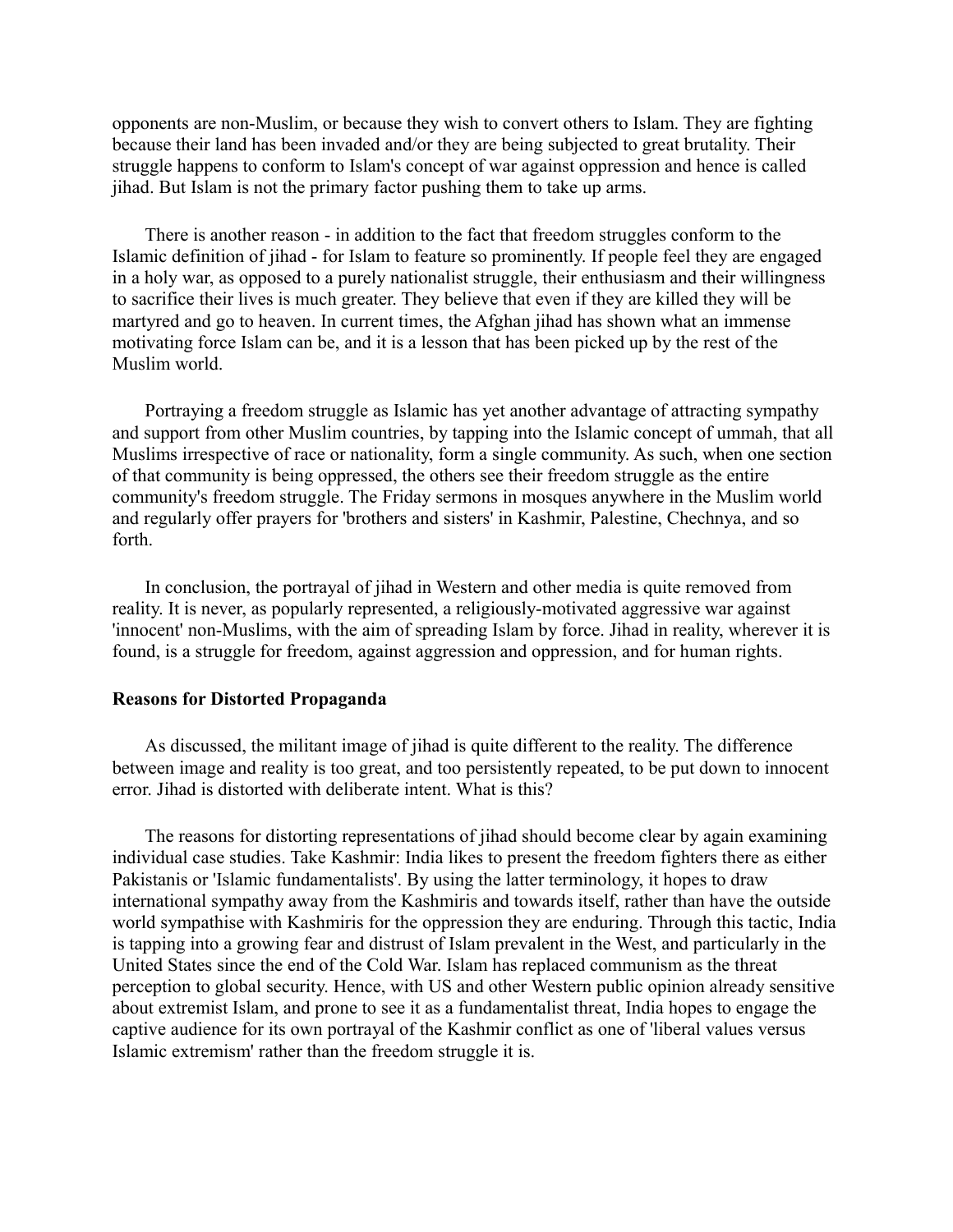All the other countries facing so-called 'jihads' use the same argument and for the same reason. In order to cover up their own oppression and violations of human rights, they paint their opponents as Islamic freedom fighters; they make their individual conflicts fit in with the global 'Islam versus non-Islam' conflict. The Serbs pedalled the line that they were a front-line state, holding back a wave of Islamic fundamentalism, which would otherwise spread through Europe. That is why they had to suppress the Bosnian Muslims. Russia pedals the line that it is engaged in a similar 'protection of free world values' in its conflict with the Chechens. Israel justifies all manner of state abuse, even terrorism, with the all-embracing excuse that it faces a threat from Islamic extremists and the imperative of countering this justifies the means used.

### **Response by the Muslim World**

Russia, Israel, India, are some of the states that are seemingly successful in their attempts to enlist global support to the conflicts they are engaged in, because it is their respective versions that generally appear in Western media. How should the Muslim world respond to this challenge?

It should be stressed that it is very important to counter this distortion, as it is doing great harm to individual causes and to the collective image of the Muslim world and Islam. Muslim freedom struggles not only lose international sympathy, but Muslims end up being seen as the 'bad guys' - so their enemies get help. Secondly, a negative stereotype of Islam and Muslims is being perpetrated which will be very difficult to dislodge and reverse.

So what can be done? Basically Muslims must learn to be better players at the same game. They must be more pro-active in getting their factual position across to the international media and public opinion.

Muslims must also curb the activities and statements of those among them who are known to be extremists. Their hard-line activities and statements merely provide ammunition to those seeking to portray Islam and jihad in a negative light. Few outsiders would be aware of their lack of a large following. All they will register are their vitriolic anti-West, anti-India, pro-jihad calls. Hence the importance of organising a counter-propaganda to portray the progressive spirit and revolutionary message of Islam, in its true peaceable light.

# **References**

1. Nagpal, Om, 'The Global Jihad: Challenge of the Millenium', Indian Defence Review, April-June 2000,p. 13.

- 2. Times, January 1, 1993, p. 7.
- 3. Times, May 25, 1993, p. 17.
- 4. Sunday Times, January 1, 1995.
- 5. Mortmier Zuckerman, editor-in-chief of US News and World Report.
- 6. Amos Perlmutter, editor, Journal of Strategic Studies, 1995.